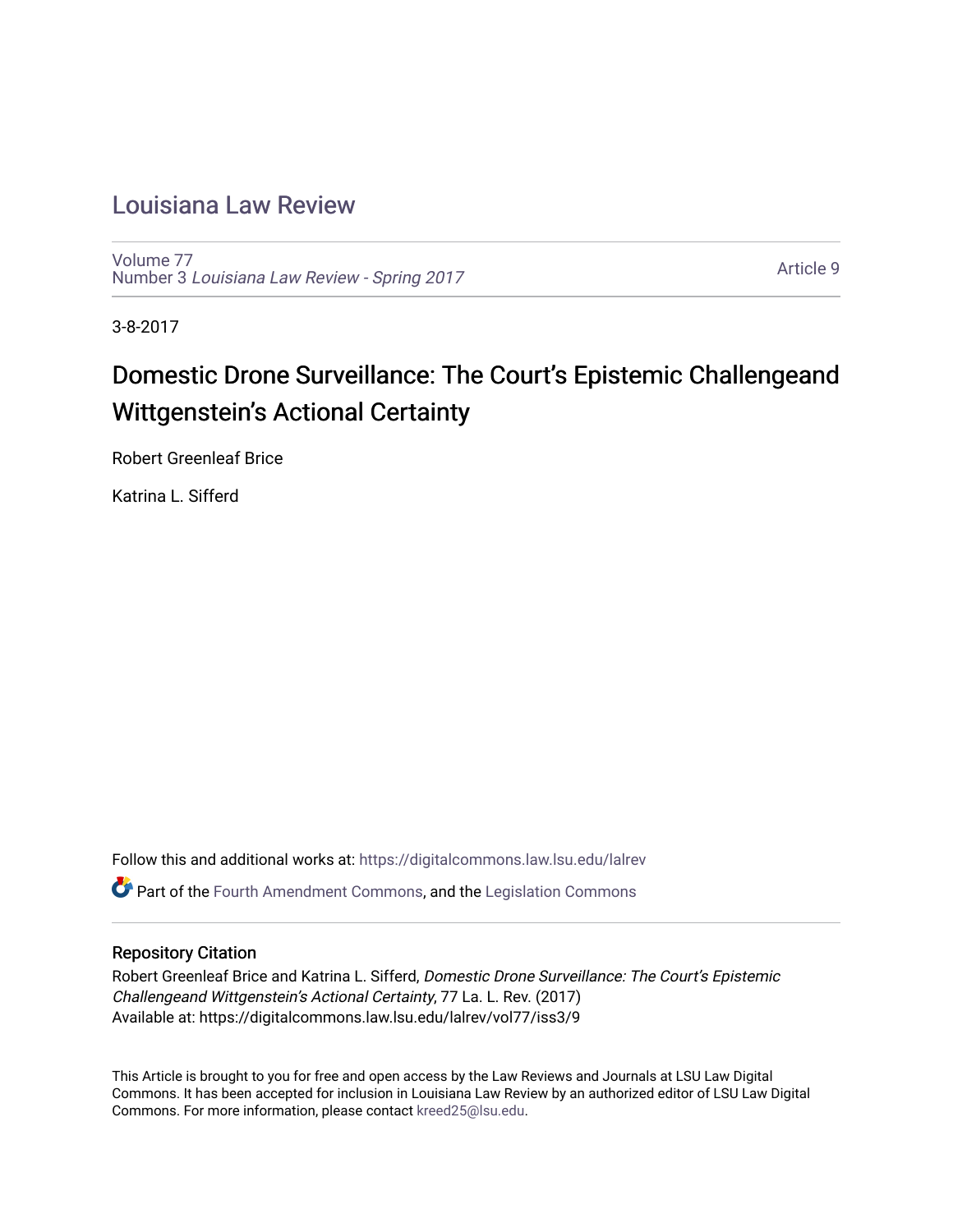### **Domestic Drone Surveillance: The Court's Epistemic Challenge and Wittgenstein's Actional Certainty**

#### *Robert Greenleaf Brice and Katrina L. Sifferd*

#### TABLE OF CONTENTS

| I.      |                                                                |  |
|---------|----------------------------------------------------------------|--|
|         |                                                                |  |
|         |                                                                |  |
| $\Pi$ . | The Court's Epistemic Challenge: Common Sense                  |  |
|         |                                                                |  |
|         |                                                                |  |
|         |                                                                |  |
|         |                                                                |  |
|         | D. Wittgenstein's Actional Certainty and Expectations          |  |
|         |                                                                |  |
| Ш.      | The Fourth Amendment: A Wittgensteinian Approach  824          |  |
|         | A. Reasonable Expectation of Privacy and Actional Certainty824 |  |
|         | B. The Mosaic Theory of the Fourth Amendment  827              |  |
|         |                                                                |  |

#### **INTRODUCTION**

According to the *Washington Post*, between 2010 and 2012, unmanned aerial vehicles ("UAVs"), commonly known as "drones," were deployed nearly 700 times by U.S. Customs and Border Protection on behalf of local and state law enforcement agencies.<sup>1</sup> In 2015, the Federal

Copyright 2017, by ROBERT GREENLEAF BRICE AND KATRINA L.SIFFERD.

Robert Greenleaf Brice is a lecturer in the Sociology, Anthropology, and Philosophy Department at Northern Kentucky University. He holds a PhD in philosophy from Michigan State University.

<sup>\*\*</sup> Katrina Sifferd is Associate Professor and Chair of Philosophy at Elmhurst College. She holds a J.D. and a PhD in philosophy from King's College London.

<sup>1.</sup> Craig Whitlock & Craig Timber, *Border Patrol Drones Being Borrowed by Other Agencies More Often Than Previously Known*, WASH. POST (Jan. 14, 2014), http://www.governing.com/news/headlines/Police-Agencies-Using-Border-Patrols-Drones-More-Often-Than-Thought.html [https://perma.cc/KNW8-HEAG].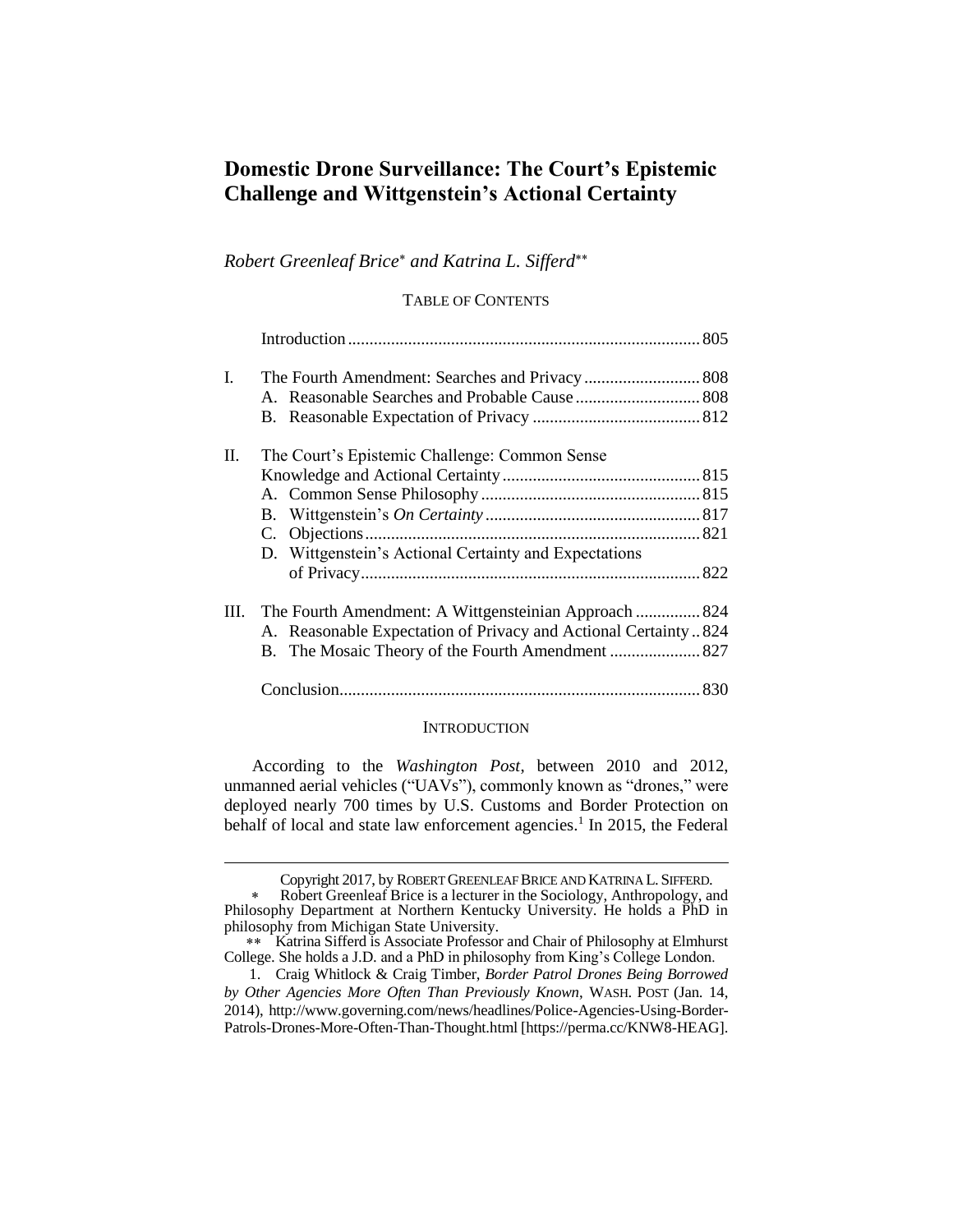Aviation Administration ("FAA") began accepting applications for drone licenses by law enforcement agencies.<sup>2</sup> Given the number of different ways drones can now aid departments in gathering intelligence, the number of applications will likely only increase. Drones can be equipped with facial recognition software,<sup>3</sup> heat sensors, and other high-tech features, such as microphones capable of detecting gunshots and even personal conversations.<sup>4</sup> Some military grade drones are equipped with "Wi-Fi crackers" and bogus cell phone towers that allow law enforcement to pinpoint a suspect's location while simultaneously intercepting text messages and phone calls.<sup>5</sup> Some of these drones can remain airborne for hours, even days. Tiny drones, also known as "insect drones" or "microdrones," are currently in development and are said to be capable of going completely undetected.<sup>6</sup>

Although drones can be used for a wide range of positive and beneficial objectives—for example, crop and land surveys, power line and pipeline inspections, forest fire detection, and search-and-rescue missions<sup>7</sup>—some agencies have used drones in ways that raise serious privacy concerns. For example, in 2011, the *Los Angeles Times* reported that police in Grand Forks, North Dakota had used a Predator B Drone—

<sup>2.</sup> Ben Wolfgang, *FAA Chief Says Drones Will Force Change at Agency*, WASH. TIMES (Aug. 7, 2012), http://www.washingtontimes.com/news/2012/aug/7 /faa-chief-says-drones-will-force-change-at-agency/ [https://perma.cc/WM3B-RP BK].

<sup>3.</sup> Amanda Ziadeh, *Drones Get Sightline Tracking, Facial Recognition Tech*, GCN (Nov. 7, 2016), https://gcn.com/articles/2016/11/07/drone-partnership.aspx [https://perma.cc/Q9F5-EEJP].

<sup>4.</sup> Tina Moore, *NYPD Considering Using Drones and Gunshot Detectors to Fight Crime*, N.Y. DAILY NEWS (May 20, 2014, 11:45 PM), http://www.nydaily news.com/new-york/nyc-crime/nypd-drones-fight-crime-article-1.1799980 [https: //perma.cc/VQ62-AAXS].

<sup>5.</sup> Andy Greenberg, *Flying Drone Can Crack Wi-Fi Networks, Snoop on Cell Phones*, FORBES (July 28, 2011), http://www.forbes.com/sites/andygreenberg/2011 /07/28/flying-drone-can-crack-wifi-networks-snoop-on-cell-phones/#55284a2f66f9 [https://perma.cc/8SGL-QLJ7].

<sup>6.</sup> Adam Piore, *Rise of the Insect Drones*, POPULAR SCI. (Jan. 29, 2014), http://www.popsci.com/article/technology/rise-insect-drones [https://perma.cc/T3CJ-VTZG]. Insect drones were recently depicted in the 2015 movie, Eye in the Sky. EYE IN THE SKY (Entertainment One & Raindog Films 2015).

<sup>7.</sup> Some agencies have used drones for the very purpose of search and rescue. Dee J. Hall, *Fitchburg Man Found Alive*, WIS. ST.J. (Jul. 19, 2014), http://host.madi son.com/wsj/news/local/crime\_and\_courts/fitchburg-man-found-alive-unharmed-af ter-nearly-three-days-outside/article\_f6274133-90b6-5282-98d8-1304bb6d1f8d.html [https://perma.cc/DU43-KGNE].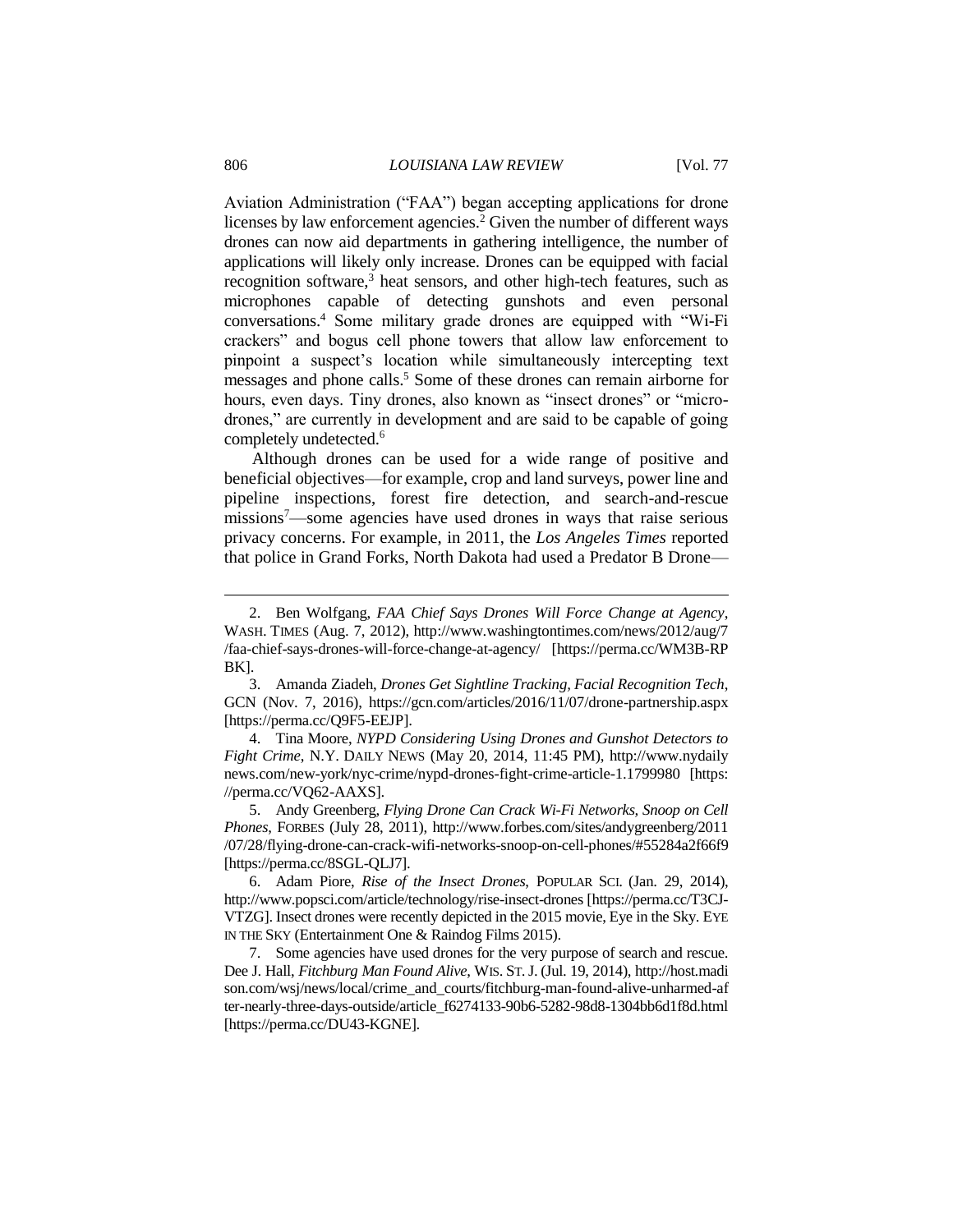equipped with "heat sensors and [a] sophisticated radar"—to help locate three individuals suspected of cattle rustling.<sup>8</sup> The drone was fitted with a live-feed camera, enabling law enforcement officials to pinpoint the suspects' exact location.<sup>9</sup> In 2009, the Texas Department of Public Safety launched a bird-sized drone called a "Wasp" over a suspect's house while waiting to execute a search warrant.<sup>10</sup> The drone offered law enforcement officials an aerial view of the property before they raided the residence.

In light of increased drone use, there has been a bipartisan effort in Louisiana to pass legislation regulating drones.<sup>11</sup> These measures are important, and lawmakers are correct in their attempts to clarify what citizens can and cannot do with these machines. In 2016, Governor Edwards signed into law two bills restricting drone use.<sup>12</sup> The first restricts drone use near schools, school property, or correctional facilities.<sup>13</sup> It includes exceptions for police and for situations in which the landowner grants permission.<sup>14</sup> The second subjects drone usage to criminal trespassing laws.<sup>15</sup> Notably, however, neither of these bills regulate the use of drones by police.

Although the use of drones will undoubtedly provide law enforcement agencies with new means of gathering intelligence, these unmanned aircrafts bring with them a host of legal and epistemic complications. This Article examines the domestic use of drones by law enforcement to gather

 $\overline{a}$ 

11. *Louisiana Lawmakers Want to Get Drones Under Control*, TIMES-PICAYUNE (April 26, 2016, 9:46 AM), http://www.nola.com/politics/index.ssf/2016/04/louisiana \_lawmakers\_want\_to\_ge.html [https://perma.cc/VP4G-CFAB].

12. *Edwards Agrees to New Restrictions on Drones in Louisiana*, WDSU NEWS (June 22, 2016, 8:59 AM), http://www.wdsu.com/article/edwards-agreesto-new-restrictions-on-drones-in-louisiana/3608454 [https://perma.cc/3UVA-R7 U9].

13. H.B. 19, 2016 Leg., Reg. Sess. (La. 2016) (codified at LA. REV. STAT. §§ 14:337(A), (D), (E), 14:377(B)(3)(d)) http://www.legis.la.gov/legis/ViewDocument .aspx?d=1012765 [https://perma.cc/6J7R-BV88].

14. *Id.*

15. S.B. 141, 2016 Leg., Reg. Sess. (La. 2016) (passed and signed into law 2016), http://www.legis.la.gov/legis/ViewDocument.aspx?d=1012711 [https://perma.cc/QD Z4-EJWZ].

<sup>8.</sup> Brian Bennet, *Police Employ Predator Drone Spy Planes on Home Front*, L.A. TIMES (Dec. 10, 2011), http://articles.latimes.com/2011/dec/10/nation/la-nadrone-arrest-20111211 [https://perma.cc/CV4L-R5ET].

<sup>9.</sup> *Id.*

<sup>10.</sup> Peter Fin, *Domestic Use of Aerial Drones by Law Enforcement Likely to Prompt Privacy Debate*, WASH. POST (Jan. 23, 2011, 12:56 AM), http://www.wash ingtonpost.com/wp-dyn/content/article/2011/01/22/AR2011012204111.html?sid=S T2011012204147 [https://perma.cc/AJ3G-N95K].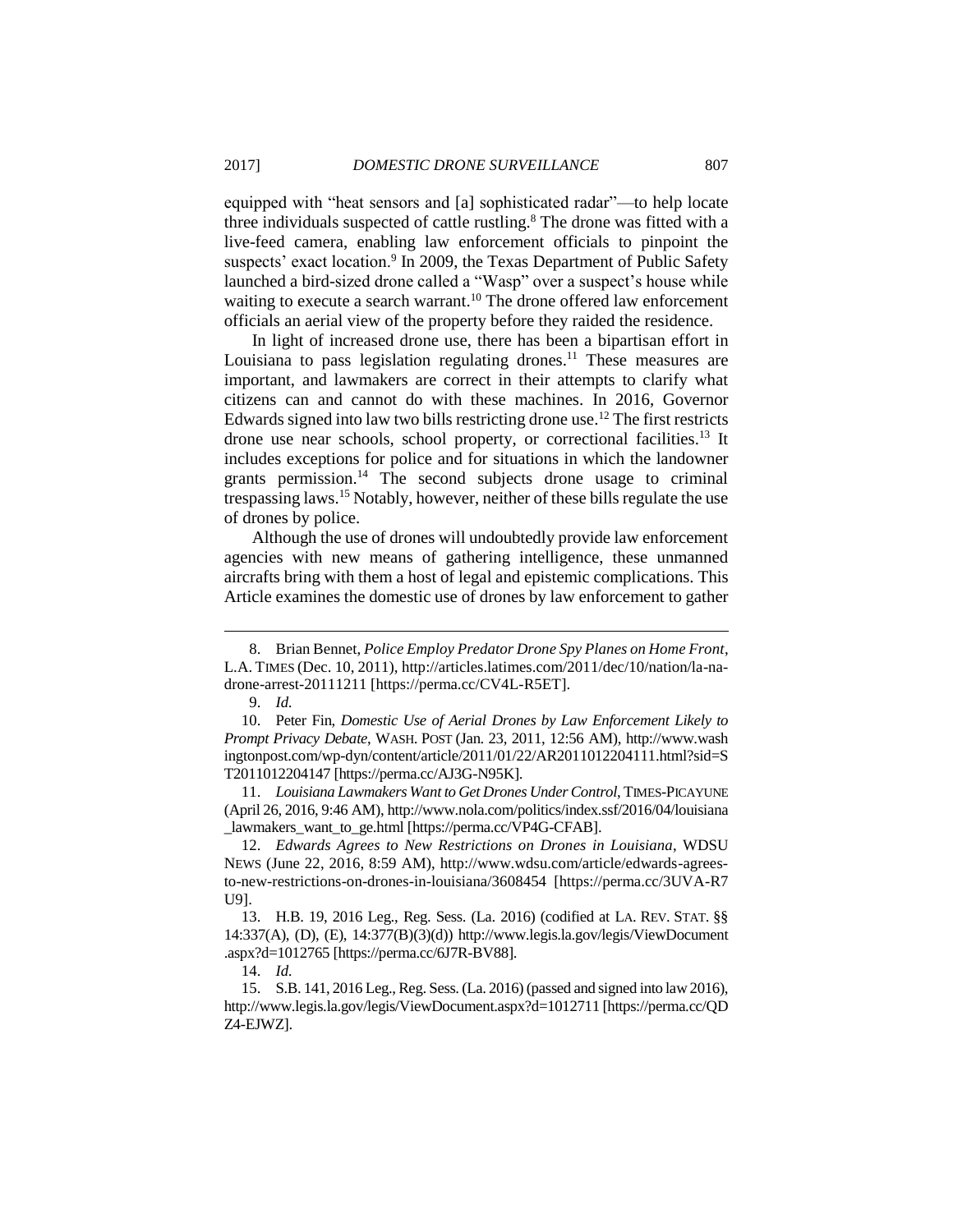#### 808 *LOUISIANA LAW REVIEW* [Vol. 77

information. First, Part I considers the Fourth Amendment and the different legal standards of proof that might apply to law enforcement drone use. Part II then explores philosopher Wittgenstein's notion of actional certainty. Part III discusses how the theory of actional certainty can apply to the Supreme Court and its epistemic challenge of determining what is a "reasonable" expectation of privacy. This Part also investigates the Mosaic Theory as a possible reading of the Fourth Amendment.

#### I. THE FOURTH AMENDMENT: SEARCHES AND PRIVACY

"The purpose of the probable-cause requirement of the Fourth Amendment [is] to keep the state out of constitutionally protected areas until it has reason to believe that a specific crime has been or is being committed." <sup>16</sup> A search passes constitutional muster, then, if law enforcement has probable cause to think a crime has or is occurring<sup>17</sup> or if the search does not constitute an unreasonable intrusion into a constitutionally protected area<sup>18</sup> or does not violate a person's reasonable expectation of privacy.<sup>19</sup> In light of this constitutional framework, this Section first discusses the standard of probable cause as applied to law enforcement use of drone surveillance and then whether drone surveillance violates a person's reasonable expectation of privacy.

#### *A. Reasonable Searches and Probable Cause*

The Fourth Amendment has two clauses. First, citizens are protected against unreasonable searches. <sup>20</sup> Second, warrants may be issued only when they describe with particularity the place to be searched and the persons or things to be seized.<sup>21</sup> In *U.S. v. Leon*, the U.S. Supreme Court noted that "[a] Fourth Amendment case may present two separate questions: whether the search was conducted pursuant to a warrant issued in accordance with the second Clause, and, if not, whether it was nevertheless 'reasonable' within the meaning of the first."<sup>22</sup> If a governmental search is found to have violated the Fourth Amendment, the fruits of the search are not admissible as evidence in court because such

21. *Id.* 

<sup>16.</sup> Berger v. New York, 388 U.S. 41, 59 (1967).

<sup>17.</sup> *See* Terry v. Ohio, 392 U.S. 1, 27 & n.23 (1968).

<sup>18.</sup> *See generally* Olmstead v. United States, 277 U.S. 438 (1928).

<sup>19.</sup> *See generally* Katz v. United States, 389 U.S. 347 (1967).

<sup>20.</sup> U.S. CONST. amend. IV.

<sup>22.</sup> United States v. Leon, 468 U.S. 897, 961 (1984) (Stevens, J., concurring in part and dissenting in part).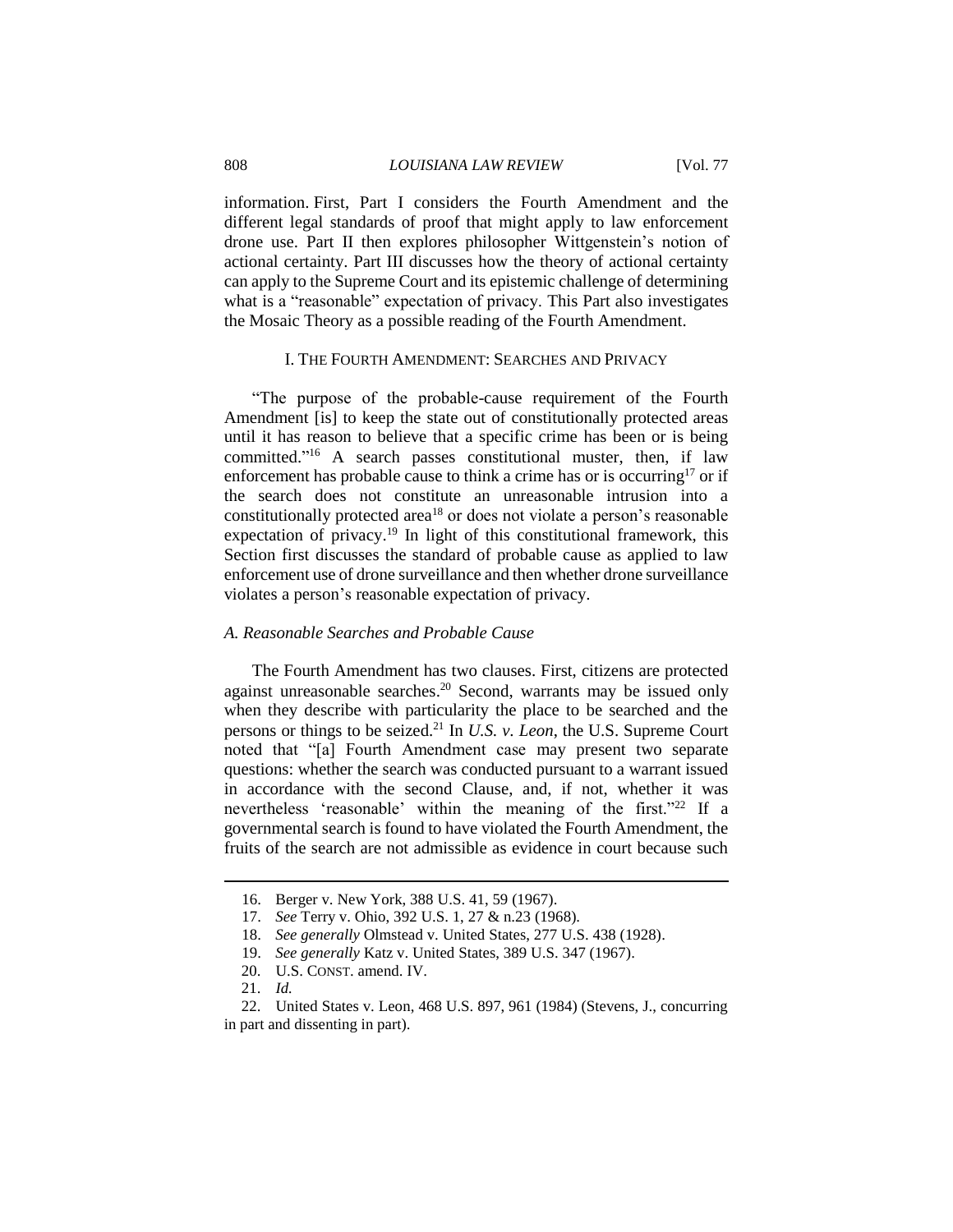evidence is considered "fruit of the poisonous tree."<sup>23</sup> Thus, the Fourth Amendment—at least in theory—should act as a significant limit on police power.<sup>24</sup> All of the rights contained in the Fourth Amendment have been selectively incorporated so as to apply to the states.<sup>25</sup>

Many searches performed by law enforcement are done without a warrant and without violating Fourth Amendment protections. By only prohibiting "unreasonable" searches and seizures, the language of the Fourth Amendment indicates that "reasonable" searches and seizures by law enforcement are constitutional.<sup>26</sup> A search is deemed reasonable when the police can prove first, that it is more likely than not that a crime has occurred, $27$  and second, if a search is conducted, it is probable the police will find either stolen goods or evidence of the crime.<sup>28</sup> These two requirements constitute probable cause to perform a search. Probable cause can be established to obtain a warrant before a search or can be used to justify the reasonableness of a search after the fact.<sup>29</sup>

Judicial decision-making regarding the finding of probable cause, whether before or after a search is conducted, is a notoriously tricky question:

The nature of probable cause poses a serious cognitive challenge for judges in implementing their role as the guardians of the Fourth Amendment. The cornerstone of reasonableness in searches is the concept of "probable cause." Commonly, a judge

25. John Burkoff, *Law Enforcement Use of Drones & Privacy Rights in the United States* 2 (Univ. of Pittsburg Sch. of Law, Working Paper No. 2014-34, 2014).

26. *See, e.g.*, Craig Lerner, *The Reasonableness of Probable Cause*, 81 TEX. L.R. 951, 952–56 (2003) ("The reality experienced by American citizens today is that they are searched and seized on a regular basis, and for the vast majority of these searches (e.g., airport searches, street stops, DUI checkpoints, urine testing of government employees), the constitutionality seems to turn not on probable cause, but on the reasonableness of the search, factoring in the degree of the intrusion and the gravity of the investigated offense.").

27. Probable cause means that a reasonable and cautious officer would believe that criminal activity is or was taking place. Terry v. Ohio, 392 U.S. 1, 21 (1968).

<sup>23.</sup> Nardonne v. United States, 308 U.S. 338, 341 (1939).

<sup>24.</sup> However, some legal scholars worry that in the past three decades the Supreme Court has significantly whittled away the Fourth Amendment's protective power by declaring police activities "that could only be described as 'searches' in common parlance as not constituting 'searches' at all under the Fourth Amendment." Craig M. Bradley, *"Knock and Talk" and the Fourth Amendment*, 84 IND. L.J. 1099, 1100 (2009).

<sup>28.</sup> Illinois v. Gates, 462 U.S. 213, 232 (1983).

<sup>29.</sup> *Id.*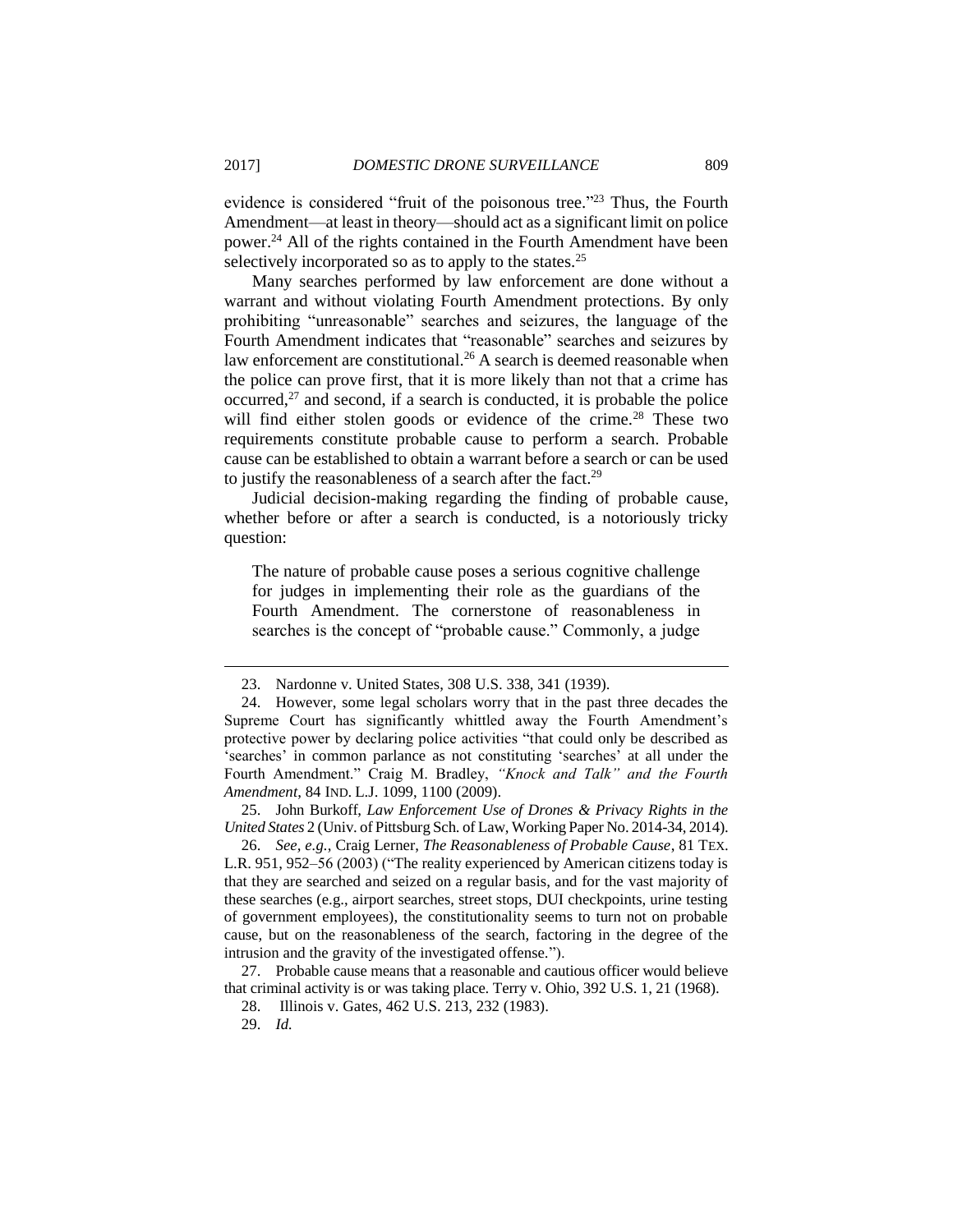will assess probable cause before the search has been conducted because the police normally have to obtain a warrant before conducting a search. But with numerous exceptions to the warrant requirement that arise from the inevitable exigencies of law enforcement, the police conduct a search without obtaining a warrant. When faced with such an exigency, the police may avoid the need for a warrant, but they must still have probable cause for the search. The purpose behind allowing an exigency to exempt the police from the warrant requirement is a practical one, but is not supposed to allow the police to be subject to a more lenient standard of review. When searches conducted without a warrant produce incriminating evidence to be used against a criminal defendant, the judge must assess probable cause in full knowledge that the search uncovered incriminating evidence. Judges must assess the facts just as if they did not know that the search uncovered incriminating evidence. The standard remains the same, but the perspective from which judges review a case inevitably differs in hindsight. $30$ 

There are many circumstances wherein courts are asked to determine whether a warrantless search, seizure, or arrest is reasonable after the fact. Cases where a search is presumed reasonable include circumstances in which a felony arrest is being made in a public place;<sup>31</sup> circumstances in which the search is incident to a lawful arrest;<sup>32</sup> and circumstances in which an officer reasonably believes that criminal activity may be afoot in a public place.<sup>33</sup> The courts have also held that other "exigent" circumstances are likely to justify a warrantless search, such as shots fired, screams heard, or fire emanating from inside a building.<sup>34</sup>

As probable cause itself incorporates an assessment of the likely outcome of the search, it seems vulnerable to the influence of the hindsight bias, which is the tendency persons have of increased confidence in the odds of an outcome once the actual outcome is known.<sup>35</sup> This bias notoriously influences probability judgments<sup>36</sup> and may indicate that

<sup>30.</sup> Jeffrey J. Rachlinski et al., *Probable Cause, Probability, and Hindsight*, 8 J. EMPIRICAL LEGAL STUD. 72, 73 (2011).

<sup>31.</sup> United States v. Watson, 423 U.S. 411, 427 (1976).

<sup>32.</sup> Chimel v. Californa, 395 U.S. 752 (1969).

<sup>33.</sup> Terry v. Ohio, 392 U.S. 1, 30–31 (1968).

<sup>34.</sup> Kentucky v. King, 563 U.S. 452 (2011).

<sup>35.</sup> Ulrich Hoffrage, Ralph Hertwig, & Gerd Gigerenzer, *Hindsight Bias: A By-Product of Knowledge Updating?*, 26 J.EXPERIMENTAL PSYCH., 556, 566–81 (2000).

The hindsight bias is also known as the "I knew it all along" effect. *Id.* at 566.

<sup>36.</sup> *Id.*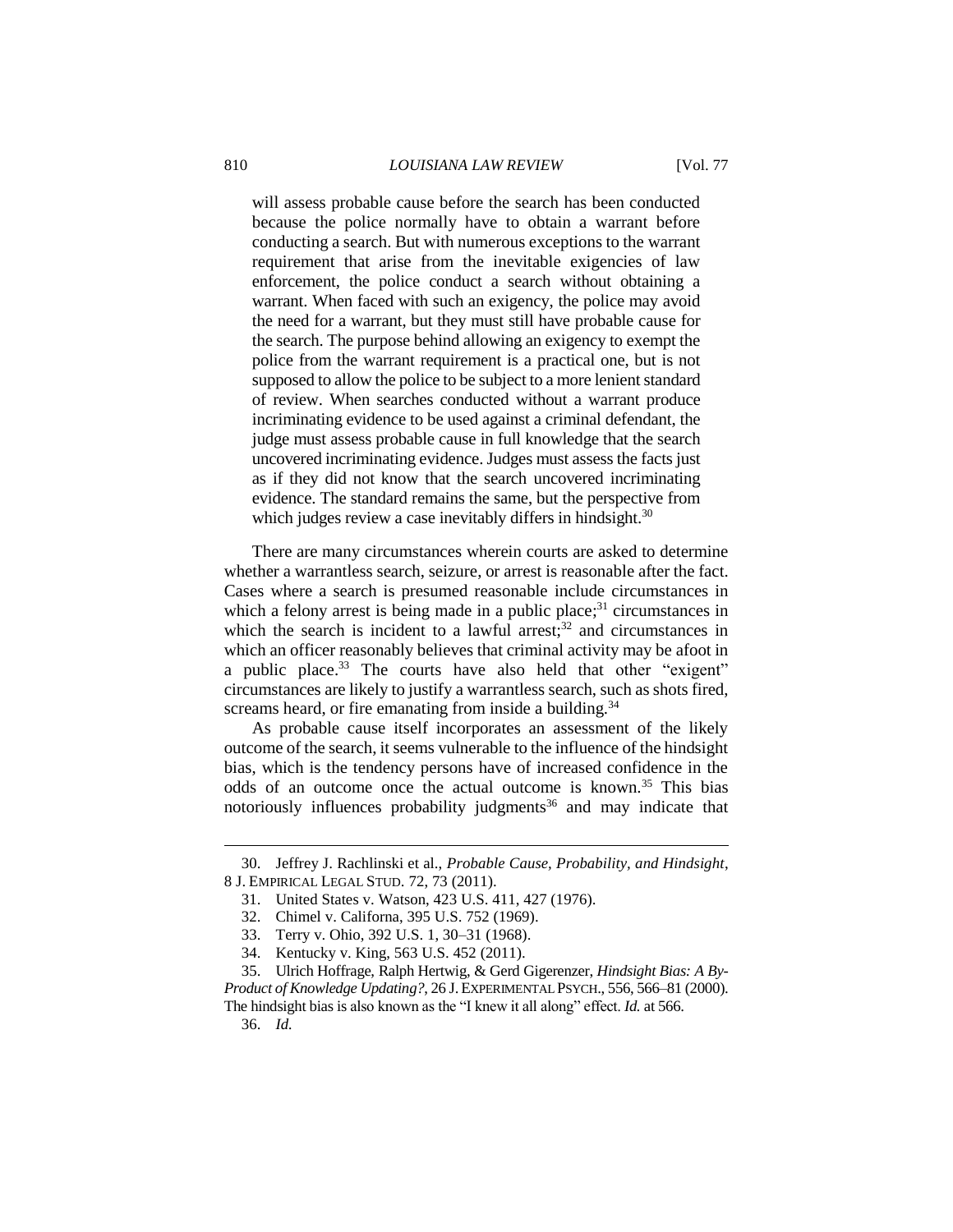judges would be more likely to find a search was justified in cases where actual criminal evidence was found than in cases where no evidence was found. Despite one study that found at least some judges are able to avoid this bias, $37$  some searches by law enforcement might appear justified by probable cause after the fact in part due to the successful outcome of the search.

Worries regarding after-the-fact justifications of a search highlight the epistemic challenge facing law enforcement and courts in assessing the probabilities regarding probable cause. Determining whether it is more likely than not that a crime has occurred, and whether the proposed search will generate further evidence of this crime, is a difficult task prior to a search. This task is made even more difficult by the realities of in-the-field policing, which results in many probable cause judgments made in hindsight with knowledge of the outcome of the search.

The challenge is even more pronounced when the evidence provided in support of probable cause is supplied by drone surveillance. A drone can be circling for hours, even days, gathering intelligence on a target without probable cause. Information gathered via drone may then be used to obtain a warrant to search once evidence of a crime has been gathered. Then, once a warrant is obtained, the police may enter the specified area of the property and search for items listed on the warrant. Police may then extend the search beyond the specified area of the property or include other items in the search beyond those specified in the warrant if it is necessary to ensure their safety or the safety of others, to prevent the destruction of evidence, to discover more about possible evidence or stolen items that are in plain view, or to hunt for evidence or stolen items that, based upon their initial search of the specified area, they believe may be in a different location on the property.<sup>38</sup> In this way, drone use by law enforcement may increase probable cause judgments made in hindsight after incriminating evidence has already been found, and thereby increase search powers for law enforcement.

<sup>37.</sup> Rachlinski, *supra* note 30. The hindsight bias by judges is a real concern. If the judge already knows a particular raid produced incriminating evidence, whether a case can be reasonable and fairly assessed is highly questionable. Inquiry into what can be known cannot presuppose that it already is known. Knowledge can be established only after a certain set of criteria has been met. Even then, some epistemologists are still skeptical. *See* Edmund Gettier, *Is Justified True Belief Knowledge?*, 23 ANALYSIS 121 (1963).

<sup>38.</sup> *See generally* Phyllis Bookspan, *Reworking the Warrant Requirement: Resuscitating the Fourth Amendment*, 44 VANDERBILT L.J. 473 (1991).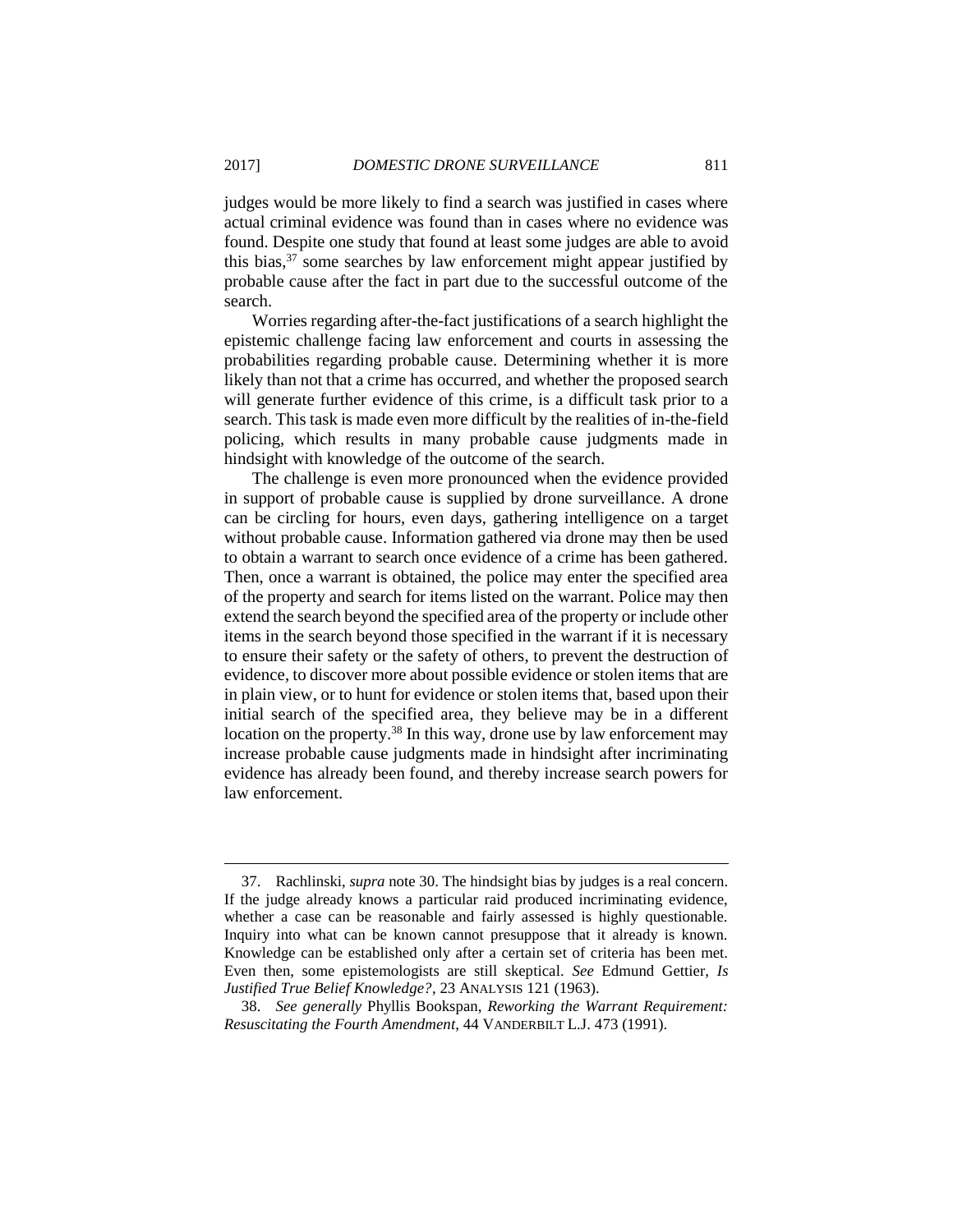#### *B. Reasonable Expectation of Privacy*

Traditionally, constitutional search and seizure jurisprudence has relied upon the trespass doctrine, which states that when law enforcement effects an unreasonable physical intrusion into a constitutionally protected area, a violation of the Fourth Amendment has occurred.<sup>39</sup> The trespass doctrine's requirement of a physical intrusion means that trespass law is less relevant to drone surveillance because no physical intrusion usually occurs when law enforcement uses a drone to provide surveillance thousands of feet in the air in legally navigable airspace.<sup>40</sup>

The FAA dictates where drones may safely fly, but much surveillance can occur from legal airspace. A police officer viewing objects on private property that can be seen from a public vantage point is not subject to Fourth Amendment protection if it is in "plain view"<sup>41</sup>—even with binoculars.<sup>42</sup> The reason this protection is afforded to police is that law enforcement's observation of items in plain view is not deemed a search under the Constitution. <sup>43</sup> Cases involving law enforcement aircraft use have generally held that using airspace to see things in "plain sight" is acceptable.<sup>44</sup> For example, in *Dow Chemical Co. v. U.S.*, the Supreme Court held that the Fourth Amendment did not apply to photographs taken from altitudes of 12,000, 3,000, and 1,200 feet.<sup>45</sup> As one legal scholar has noted, "[a]pplied mechanically, [the public view] doctrine would have devastating implications for surveillance by drones, or any other form of advanced surveillance technology, operating in public spaces. However . . . the Court has acknowledged that, as technology advances, it may need to modify its Fourth Amendment analysis."<sup>46</sup>

One way to avoid this sort of mechanical analysis would be to focus on the 1967 Supreme Court case of *Katz v. U.S.*, which held that although "the Fourth Amendment cannot be translated into a general constitutional 'right to privacy,"<sup>47</sup> the Amendment "protects people, not places."<sup>48</sup> Thus, what a person "seeks to preserve as private, even in an area accessible to

- 44. California v. Ciraolo, 476 U.S. 207 (1986).
- 45. Dow Chemical Co. v. U S., 476 U.S. 227 (1986).
- 46. Hofhenke, *supra* note 39, at 38.
- 47. Katz v. United States, 389 U.S. 347, 350 (1967).

<sup>39.</sup> Brooke Hofhenke, *The Fourth Amendment in the Coming Drone Age*, 15 DARTMOUTH L.J. (manuscript at 13) (forthcoming 2017).

<sup>40.</sup> *Id.* at 15.

<sup>41.</sup> Coolidge v. N.H., 403 U.S. 443 (1971).

<sup>42.</sup> United States v. Lee, 35 F.Supp. 2d 657 (N.D. Ind. 2011).

<sup>43.</sup> Horton v. California, 496 U.S. 128 (1990).

<sup>48.</sup> *Id.* at 351.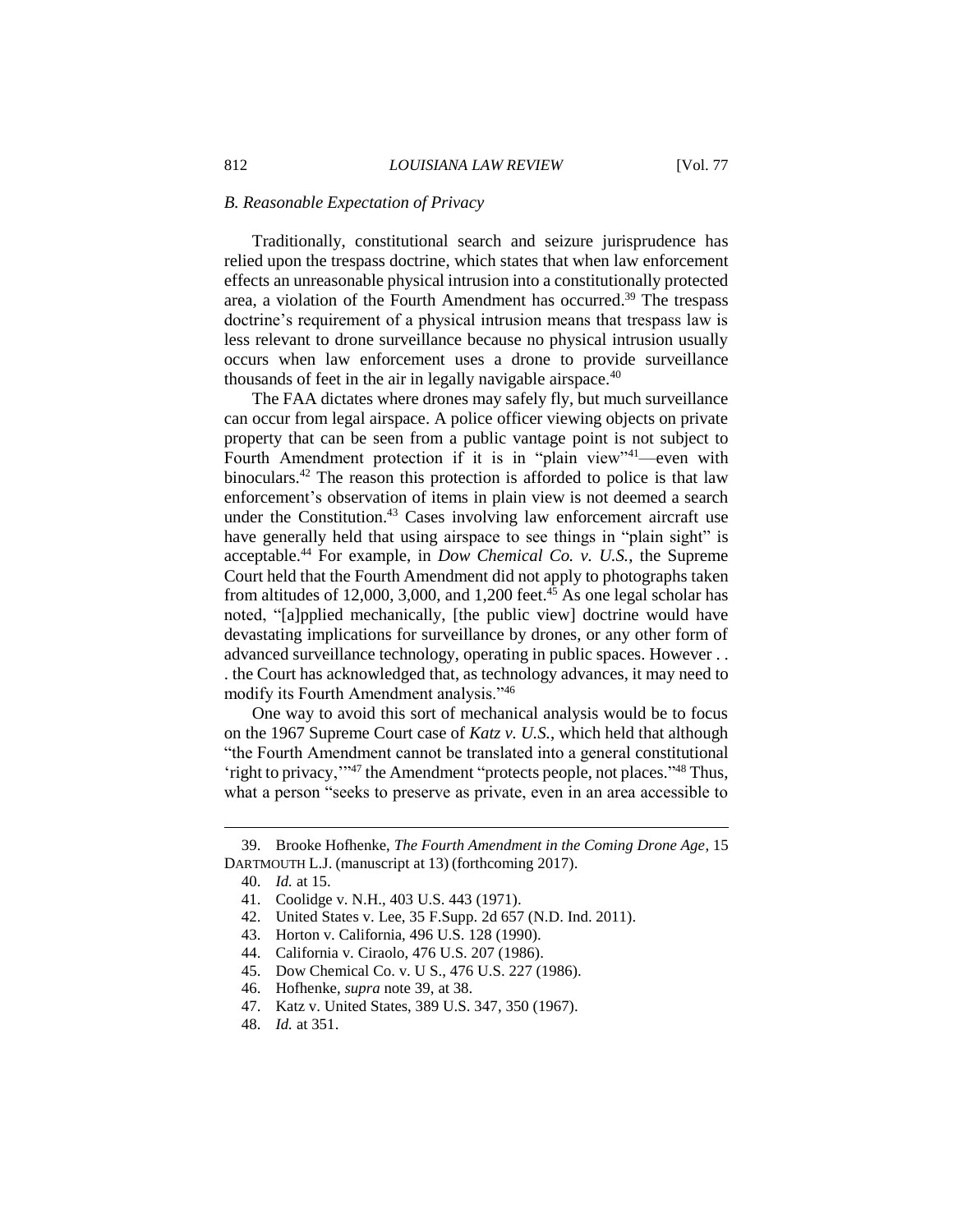the public, may be constitutionally protected."<sup>49</sup> In *Katz*, Justice Harlan in a concurring opinion established a twofold requirement for claims that law enforcement has violated the Fourth Amendment by violating a reasonable expectation of privacy.<sup>50</sup> First, a person must have "exhibited an actual (subjective) expectation of privacy," and second, the expectations must be ones "that society is prepared to recognize as 'reasonable.'"<sup>51</sup>

Thus, an unconstitutional search occurs when a subjective expectation of privacy determined to be reasonable under the circumstances has been violated by state action with no probable cause. Many searches performed are warrantless, and in some cases police may search and seize items or evidence when there is no physical trespass and no legitimate expectation of privacy, and thus no search. Establishing a reasonable subjective expectation of privacy would seem to involve exploration of what a person knowingly exposes to the public because details of a person's life that may be publicly known are "not a subject of Fourth Amendment protection."<sup>52</sup>

Complex epistemic issues for a court determining whether a search was "reasonable" present themselves. For example, when law enforcement does not feel the subject of a search has a reasonable expectation of privacy, police will not attempt to secure a warrant. Thus, any challenges to a search will be raised after the search has already been performed, often as a result of the defense's attempt to exclude the fruits of the search. For courts, establishing a subject's expectation of privacy after the search has occurred, however, is difficult. First, it is often difficult to determine what a person "knowingly exposes" to the public. For example, an individual may do her pharmacy shopping in public but still have a subjective expectation that her birth control habits will remain private. Second, establishing expectations of privacy after a search may be subject to the hindsight bias. To expand upon the drug store example, once a court discovers the individual was buying over-the-counter drugs in order to make and sell illegal drugs, it may be less likely that the court will determine that the individual had a reasonable expectation of privacy regarding her shopping habits at the drug store.

These difficult issues might be worse in cases where drone surveillance is used by law enforcement. As an illustration, suppose a drone is deployed to continuously monitor a particular street corner for illegal activity. A man is spotted entering an empty storefront every Friday at 8:00 p.m. A woman is also seen entering through the back door around

<sup>49.</sup> *Id*.

<sup>50.</sup> *Id.* at 362 (Harlan, J., concurring).

<sup>51.</sup> *Id.* at 361.

<sup>52.</sup> *Id.* at 351 (majority opinion).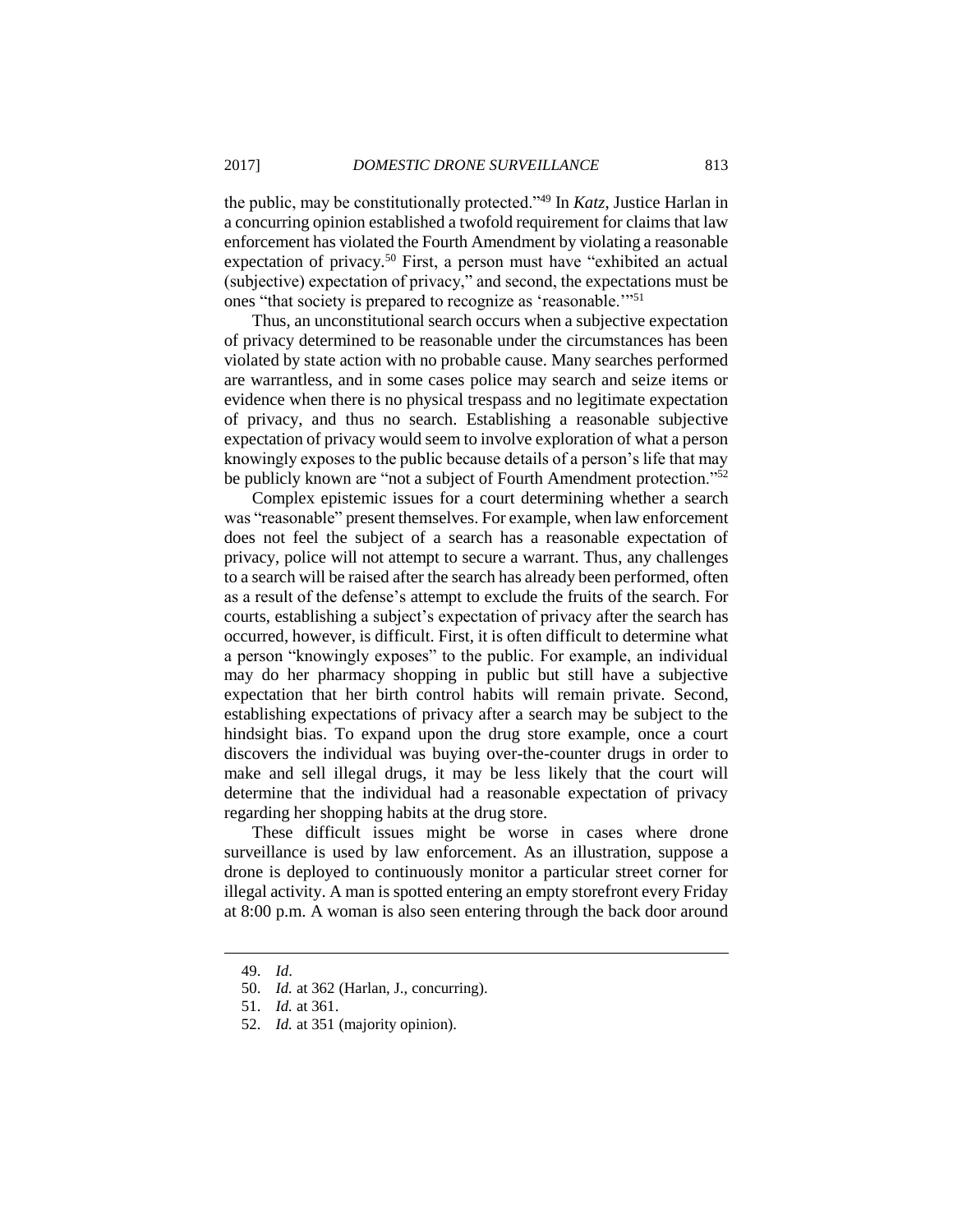the same time. Law enforcement determines the man's pattern of activity is sufficient to provide probable cause that a crime is occurring. Police use this evidence, gleaned without performing a "search"—because the police claim there was no reasonable expectation of privacy with regard to the man's actions—to secure a warrant to perform a physical search of the property on a Friday at 8:30 p.m. They discover the man with a prostitute inside the property and arrest him.

If the man claims he had a reasonable, subjective expectation of privacy with regard to his pattern of movements, even though they were public, how a court would evaluate this claim is questionable. No doubt the man truly hoped and even expected his meeting the prostitute in an empty storefront would remain private, given the precautions he had taken to meet the prostitute away from his home or workplace. The question is whether this expectation was reasonable. Assuming it is ever reasonable for someone to expect criminal activity to remain private, it would seem reasonable in this case.

This example raises several questions. The first is how the court will establish a subject's expectation of privacy when the subject's behavior is already being recorded by law enforcement, particularly after the search is already complete and criminal activity has been exposed. This concern touches upon worries regarding hindsight bias. The second is the way in which the new technology of drone surveillance allows law enforcement access to public action in a new way. The use of drones for surveillance seems to make worse the court's challenge of demonstrating an expectation of privacy because drones allow for continuous or collective monitoring of public action.<sup>53</sup> In light of this technology, the court must determine whether any behavior citizens knowingly expose to the public—behavior such that citizens were traditionally deemed to have no reasonable expectation of privacy<sup>54</sup>—can be interpreted as private nonetheless because the behavior is performed by citizens under the assumption that their lives are not subject to long-term monitoring and analysis by the state.

<sup>53.</sup> For example, ordinarily, people have no reasonable expectation of privacy with regard to their license plate number. However, "the analysis changes if the ALPR [automatic license plate reader] is attached to a drone where such technology could, unlike a stationary ALPR, lock on a target's every move for weeks at a time and monitor that individual's movements with pinpoint accuracy." Sean Sullivan, *Domestic Drone Use and the Mosaic Theory* 24–25 (Univ. of N.M. Sch. of Law Legal Studies Research Paper Series, Paper No. 2013-02, 2013), https://ssrn.com/abstract=2212398 [https://perma.cc/6U5B-M2AE].

<sup>54.</sup> *Id*.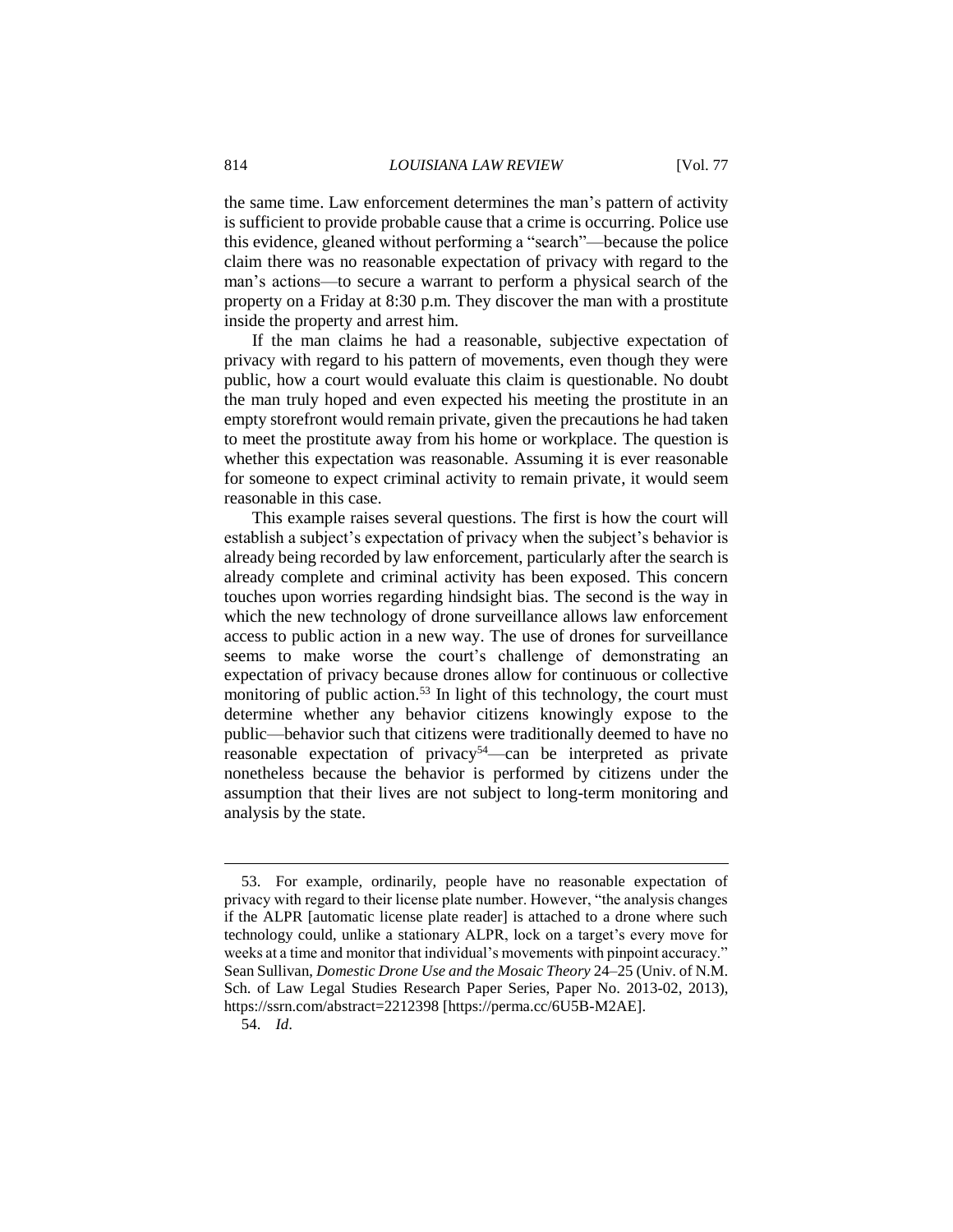#### II. THE COURT'S EPISTEMIC CHALLENGE: COMMON SENSE KNOWLEDGE AND ACTIONAL CERTAINTY

While drone surveillance creates difficult legal hurdles for the Court, less obvious are the complicated epistemic challenges underpinning the legal difficulties. At issue is whether the Court will cast behavior citizens *knowingly* expose to the public as private. What citizens knowingly expose to the public and how citizens' actions are linked to this knowledge are two issues that Austrian philosopher Ludwig Wittgenstein discusses in his posthumously published notes entitled, *On Certainty*. <sup>55</sup> To seek clarity from Wittgenstein's discussion, however, we must first turn to the epistemic movement it presupposes, "Common Sense Philosophy."

#### *A. Common Sense Philosophy*

"Common sense philosophy" maintains that an ordinary, or "common sense," view of the world is, by and large, correct.<sup>56</sup> Its epistemic focus highlights the fact that human beings not only know that common sense convictions about the world are true, but that human beings know these convictions with certainty. <sup>57</sup> As such, common sense philosophy is often used as a justificatory tool to combat skepticism. One of its leading proponents was the British philosopher G.E. Moore.<sup>58</sup> In his 1925 article, "A Defense of Common Sense," Moore catalogued a "long list of propositions . . . every one of which," he said, "I know, with certainty, to

<sup>55.</sup> *See generally* LUDWIG WITTGENSTEIN, ON CERTAINTY (G.E.M. Anscombe & G.H. von Wright eds., D. Paul & G.E.M. Anscombe trans. 1972) [hereinafter ON CERTAINTY].

<sup>56.</sup> George Edward Moore, *A Defense of Common Sense*, *in* PHILOSOPHICAL PAPERS 33 (1962).

<sup>57.</sup> Ryan Nichols, *Thomas Reid,* STANFORD ENCYCLOPEDIA OF PHILOSOPHY, https://plato.stanford.edu/entries/reid/#ComSen FirPri [https://perma.cc/8PTN-72P8] (last updated Sept. 23, 2014).

<sup>58.</sup> Moore, however, was not the first to advocate common sense in an effort to combat skepticism. This thread can be traced back to the 18th century and Thomas Reid's "Scottish School of Common Sense." Against Cartesian skepticism, Reid had claimed.

<sup>[</sup>t]he evidence of sense, the evidence of memory, and the evidence of the necessary relations of things, are all distinct and original kinds of evidence, equally grounded on our constitution . . . . To reason against any of these kinds of evidence is absurd . . . . They are first principles; and such fall not within the province of reason, but of common sense.

SELECTIONS FROM THE SCOTTISH PHILOSOPHY OF COMMON SENSE 48 (G.A. Johnston, ed. 1915) (2012).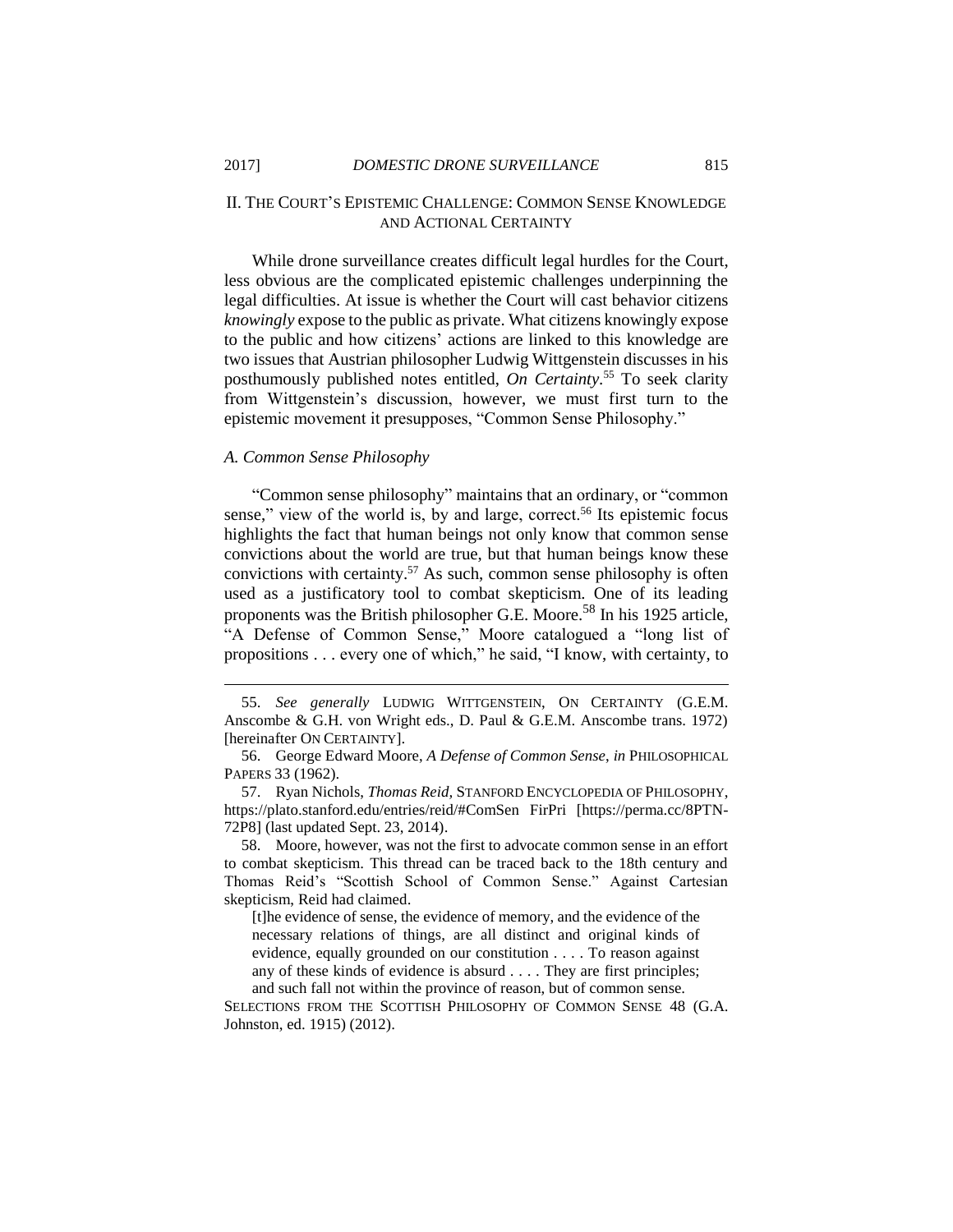be true."<sup>59</sup> The propositions contained in this list were such "obvious truisms" that we hardly find occasion to utter them. They included such trivially evident statements as,

There exists at present a living human body, which is my body ... there are a large number of other living human bodies, each of which has . . . at some time been born . . . continued to exist for some time after birth . . . been, at every moment of its life after birth, either in contact with or not far from the surface of the earth; and many of these bodies have already died and ceased to exist.<sup>60</sup>

Moore often used "certainty" to place emphasis on what he already "knew," supposing that it might provide even stronger justification against the skeptic. For instance, at the end of his article entitled "Proof of an External World," he says his premises—"Here's one hand, and here's another"—are "among things which I certainly did know."<sup>61</sup> In another article entitled "Certainty," Moore claims to "know with certainty that [he has] clothes on."<sup>62</sup> Therefore, certainty seems to indicate a degree of knowledge—specifically, knowledge in the highest degree.

Moore is far from the only philosopher to characterize certainty in this manner. René Descartes and David Hume both used it to underscore what they knew. Descartes, for instance, said, "I will . . . put aside everything that admits of the least of doubt, as if I had discovered it to be completely false. I will stay on this course until I know something certain, or, if nothing else, until I at least know for certain that nothing is certain."<sup>63</sup> Likewise, Hume, while discussing necessity and human behavior, stated, "I shall say that I know with certainty that he is not to put his hand into the fire and hold it there til [sic] it be consumed."<sup>64</sup> For these philosophers and throughout the Western philosophical canon, certainty indicates knowledge in the highest degree. Despite these assurances of certainty, however, the assurances fail to address the problem of skepticism that the original knowledge claim creates. If certainty is simply a level within the larger body of knowledge, the level of certainty, whether low, moderate,

<sup>59.</sup> Moore, *supra* note 56, at 32.

<sup>60.</sup> *Id.* at 33.

<sup>61.</sup> George Edward Moore, *Proof of an External World*, *in* PHILOSOPHICAL PAPERS 127, 149–50 (1962).

<sup>62.</sup> George Edward Moore, *Certainty*, *in* PHILOSOPHICAL PAPERS 227,227 (1962).

<sup>63.</sup> RENE DESCARTES, MEDITATIONS ON FIRST PHILOSOPHY 17 (Donald A. Cress, trans., 3rd ed. 1993) (1641).

<sup>64.</sup> David Hume, *Of Liberty and Necessity*, *in* AN ENQUIRY CONCERNING HUMAN UNDERSTANDING 50, 58 (Dover Pubs., Inc. 2012) (1748) (emphasis added).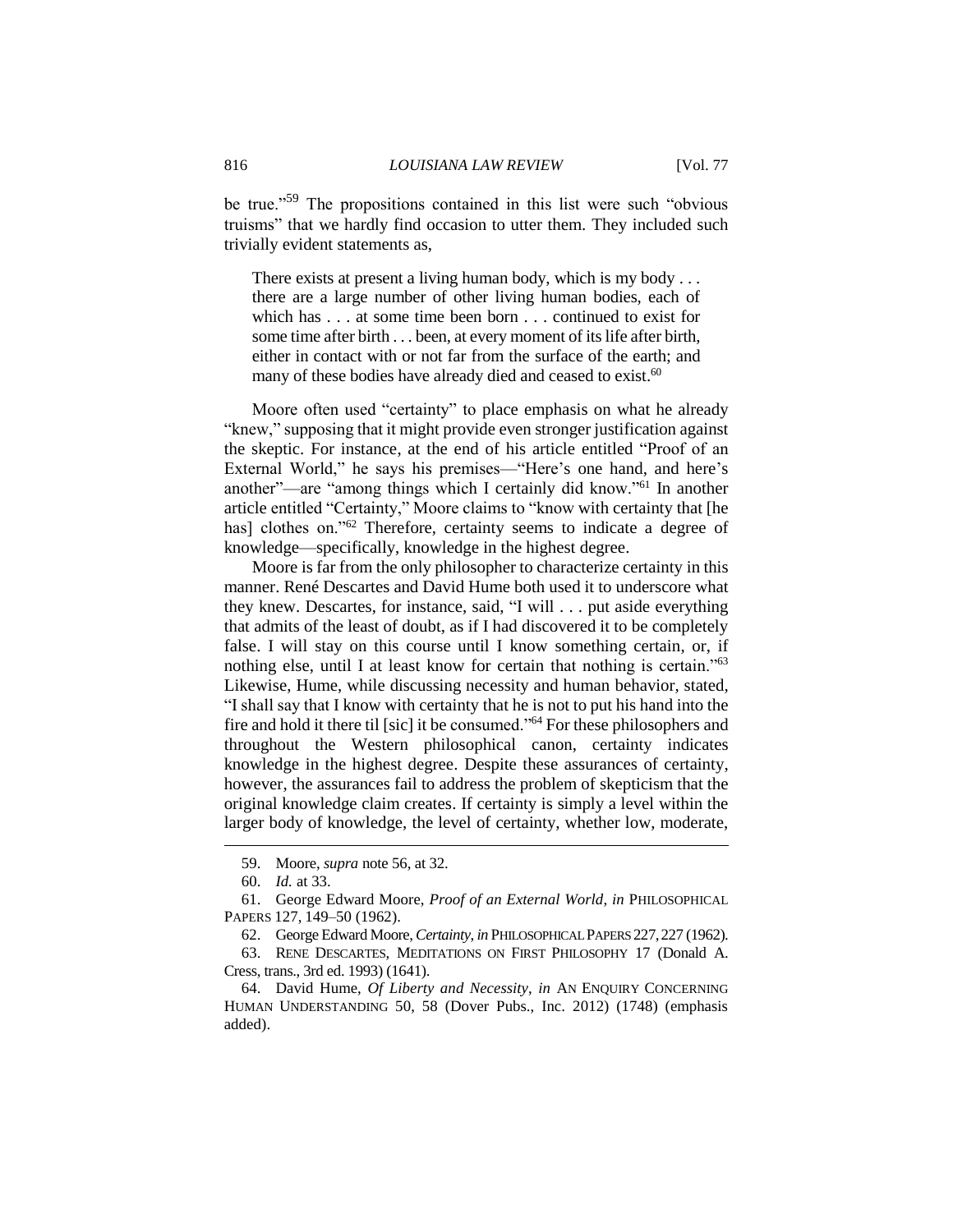or even high, matters little. If all knowledge claims were susceptible to doubt regardless, an emphasis on the degree of knowledge would not sway skeptics. "I know with certainty that p" requires as much justification as "I know that p" requires. The degree of certainty provided appears to be of little consequence.

#### *B. Wittgenstein's* On Certainty

For a set of first-draft notes, *On Certainty* contains many new and important ideas. Wittgenstein sets out to examine topics that were brought to his attention after reading Moore, who, in turn, was responding to topics that Descartes's epistemological project had elicited. Wittgenstein clearly believed using common sense philosophy to combat skepticism regarding true knowledge of the external world was correct.<sup>65</sup> He considered common sense truisms like Moore's "The earth exists" or "I have never been far from the surface of the earth"<sup>66</sup> to be the most propositionally basic. He referred to these sorts of statements as "hinge propositions" because so much appeared to turn on them.<sup>67</sup> When expressed explicitly, these propositions represent the most fundamental convictions. Hinge propositions are not founded in evidence because nothing more fundamental exists on the basis of which they could be believed. This important class of propositions has to "stand fast," like hinges fixed on a frame, so that the door—that is, other language games—can turn.<sup>68</sup> In four successive passages in *On Certainty*, Wittgenstein describes these propositions:

<sup>65.</sup> Students enrolled in his 1939 seminar, the Philosophy of Mathematics, report that he even adopted the following slogan: "Don't treat your commonsense like an umbrella. When you come into a room to philosophize, don't leave it outside but bring it in with you." WITTGENSTEIN'S LECTURES ON THE FOUNDATIONS OF MATHEMATICS 68 (Cora Diamond ed. 1976). Numerous passages throughout his middle and later periods establish his support for common sense. *See* LUDWIG WITTGENSTEIN, PHILOSOPHICAL REMARKS, 61 (Rush Rhees ed., Raymond Hargraves & Roger White trans., 1975) (1964); LUDWIG WITTGENSTEIN, PHILOSOPHICAL GRAMMAR 19–20 (Rush Rhees ed., Anthony Kenny trans. 1974); *see also id.* at 257, ("*Generality*"); *id.* at 265 ("*The Inadequacy of the Frege-Russell Notation for Generality*"); *id.* at 451 ("*Infinity in Mathematics*"); *id*. at 460 ("*On Set Theory*").

<sup>66.</sup> Moore, *supra* note 56, at 32.

<sup>67.</sup> *See, e.g.*, ON CERTAINTY, *supra* note 55, §§ 341, 343, 355.

<sup>68.</sup> The term "language-game," says Wittgenstein, "is meant to bring into prominence the fact that . . . speaking [a] language is part of an activity, or of [a culture,] a form of life." LUDWIG WITTGENSTEIN, PHILOSOPHICAL INVESTIGATIONS §23 (G.E.M. Anscombe trans. 1972) [hereinafter PHILOSOPHICAL INVESTIGATIONS].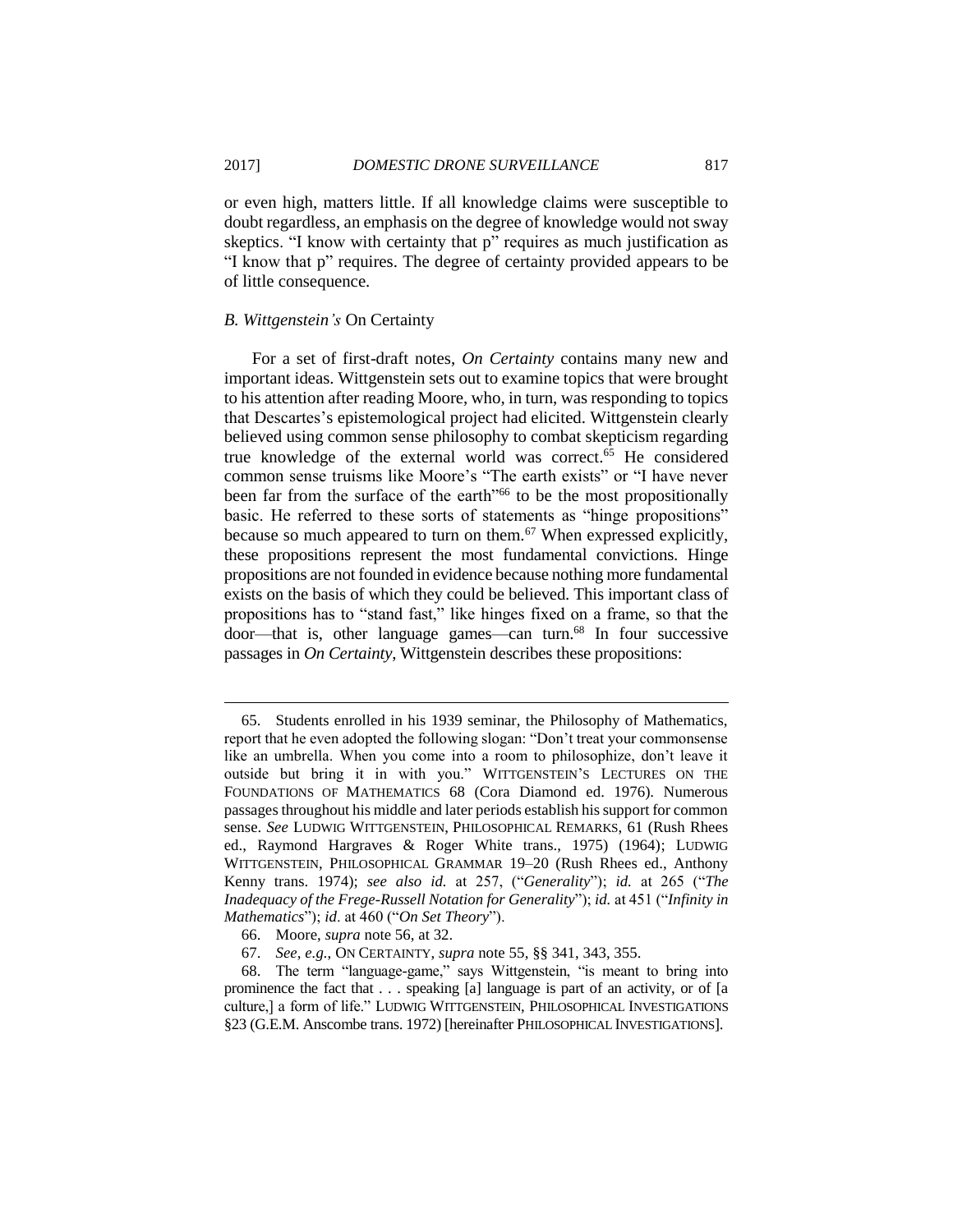§ 341 [T]he *questions* that we raise and our *doubts* depend on the fact that some propositions are exempt from doubt, are as it were like hinges on which those turn.

§ 342 That is to say, it belongs to the logic of our scientific investigations that certain things are *in deed* not doubted.

§ 343 But it isn't that the situation is like this: We just *can't*  investigate everything, and for that reason we are forced to rest content with assumption. If I want the door to turn, the hinges must stay put.

§ 344 *My life* consists in my being content to accept many things.<sup>69</sup>

Although Wittgenstein believed the common sense approach was correct, he also recognized its limitations. Although common sense truisms are often accepted without much thought, Wittgenstein urges readers to consider how strange they sound when uttered, especially when situated within a propositional knowledge claim, such as "I know that p.<sup>370</sup> Not only do the truisms sound odd, they fail to defeat skepticism, which was supposedly the very reason for their existence.<sup>71</sup>

Throughout *On Certainty*, Wittgenstein realizes that although statements he had been calling "hinge propositions" contribute to society's "world view," just as Moore's common sense propositions do, they do not function as propositions, strictly speaking. At sections 204 and 205, Wittgenstein takes an important step in his theory, connecting what he had been calling "hinge propositions" with action:

§ 204 Giving grounds, however, justifying the evidence, comes to an end—but the end is not certain propositions' striking us immediately as true, i.e. it is not a kind of seeing on our part; it is our *acting*, which lies at the bottom of the language-game. § 205 If the true is what is grounded, then the ground is not true, nor yet false.<sup>72</sup>

Thus, although the propositional character of the hinge drops out, another non-propositional facet remains. Hinges that stand fast serve to frame the background of thoughts and statements.<sup>73</sup> These certainties are

<sup>69.</sup> ON CERTAINTY, *supra* note 55, §§ 341–344.

<sup>70.</sup> *See id.* § 4.

<sup>71.</sup> *See generally* Peter Klein, *Skepticism*, STANFORD ENCYCLOPEDIA OF PHILOSOPHY, https://plato.stanford.edu/entries/skepticism/ [https://perma.cc/ MYZ3-59WP] (last updated June 2, 2015).

<sup>72.</sup> ON CERTAINTY, *supra* note 55, §§ 204–205.

<sup>73.</sup> *See, e.g.*, *id.* § 343 ("If I want the door to turn, the hinges must stay put.").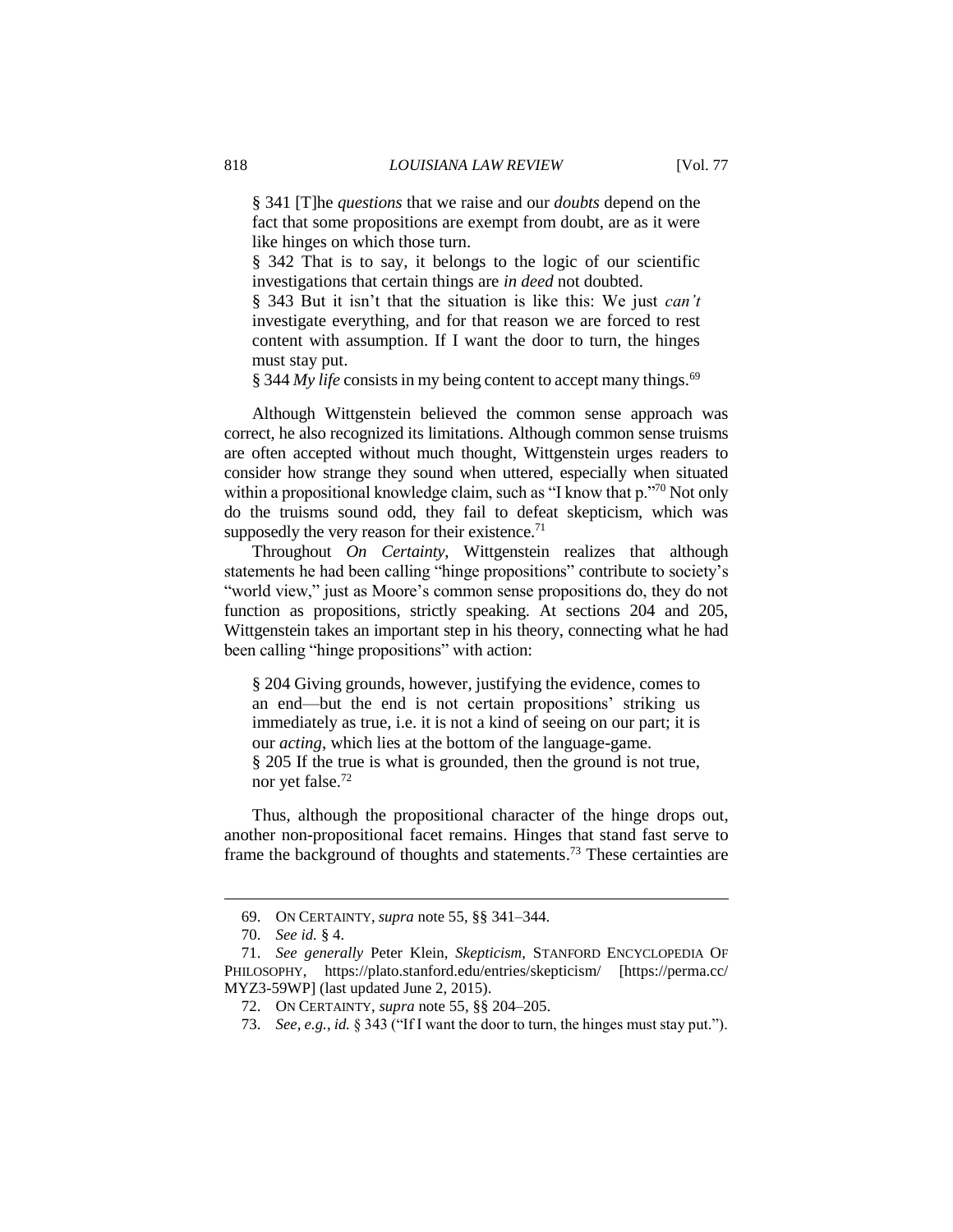grounded in human beings' actions, not in their statements. As he stated elsewhere,

Why do I not satisfy myself that I have two feet when I want to get up from a chair? There is no why. I simply don't. This is how I *act*. . . . Sure evidence is what we accept as sure, it is evidence that we go by in *acting* surely, *acting* without any doubt.<sup>74</sup>

In Wittgenstein's developing, exploratory thought, he gradually, though perhaps not consciously, moved away from the deceptive expression "hinge proposition."<sup>75</sup> Beliefs, or hinges, that stood fast were no longer to be thought of as propositional. <sup>76</sup> This change marks a profound shift in the epistemic landscape: a categorical divide between knowledge and certainty and, in particular, a move away from propositional certainty toward the non-propositional and non-ratiocinated, a certainty manifested in action.<sup>77</sup> Wittgensteinian certainties then, are manifest without further explanation. They are "actional," based on reflexive actions rather than reflexive speech.

In sum, in *On Certainty*, what begins as an analysis of knowledge inevitably leads Wittgenstein to consider what, if any, distinction exists between "knowledge" and "certainty." Whether one "knows that p" or one "knows with certainty that p," Wittgenstein recognizes both are knowledge claims and, as such, are open to skeptical inquiry.<sup>78</sup> The issue here turns on the skeptic's demand for grounds—for example, asking on what grounds does the person make such a claim. On this issue, however, Wittgenstein notes that grounds for certainty are not the same as grounds for knowing because the two concepts are themselves different.<sup>79</sup> As he says, "[t]he difference between the concept of 'knowing' and the concept of 'being certain' isn't of any great importance at all, except where 'I know' is meant to mean 'I *can't* be wrong.'"<sup>80</sup> Thus, "knowing" and "being certain" must be considered distinct concepts because they differ

<sup>74.</sup> *Id.* § 196.

<sup>75.</sup> ON CERTAINTY, *supra* note 55, § 141.

<sup>76.</sup> *Id.* § 141.

<sup>77.</sup> *Id.* § 204.

<sup>78.</sup> This recognition occurs in several places in *On Certainty*. *See, e.g.*, ON CERTAINTY, *supra* note 55, §§ 1, 6–8, 11, 12, 14, 18, 42, 56, 58, 84, 86, 112–122, 160, 174, 178, 181–189, 194, 340, 357, 395, 481, 482.

<sup>79.</sup> *Id*. § 8.

<sup>80.</sup> *Id*. For circumstances when it is "of no great importance at all," then, as Wittgenstein says, "[i]n a law-court, for example, 'I am certain" could replace 'I know' in every piece of testimony." *Id*.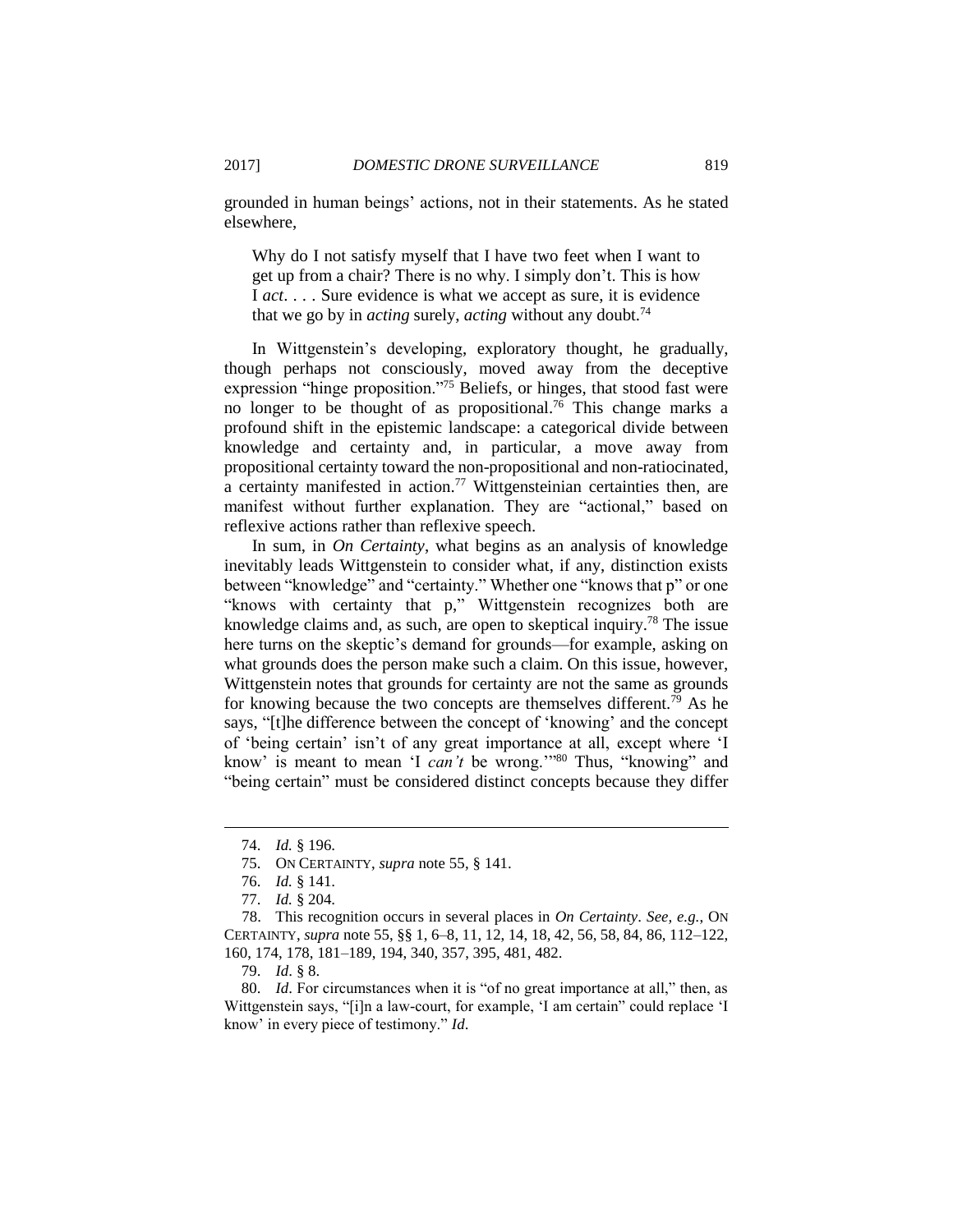not in degree, as it had typically been described, but rather in kind. For Wittgenstein, knowledge and certainty "belong to different categories."<sup>81</sup>

By placing knowledge and certainty in different categories, Wittgenstein began laying the groundwork for a new approach to skeptical problems. Although knowledge claims require justificatory responses when challenged—responses that are propositional in character—certainty claims do not. Certainty, he argues, is altogether different from knowledge.<sup>82</sup> Hinge or common sense propositions may represent the most certain, most fundamental convictions, but society believes them, and not because it can justify them—these core-beliefs "lie beyond being justified or unjustified."<sup>83</sup> Unlike Moore and other philosophers before him, Wittgenstein does not stop here. A fundamental belief—for example, "The earth exists"—is not justified when a person states it, reiterates it, or even supplies further explanation for it. Rather, certainty that the earth exists is exhibited, unreflectively, "in the way [we] *act*."<sup>84</sup> Civilization walks upon the earth, wages war on it, plants trees on it, and buries its dead in it. The convictions that stand fast for civilization frame the background of its thoughts and statements. These certainties are grounded in unreflective actions, not in unreflective utterances. Thus, Wittgenstein, instead of saying, "This is why . . ." or "because . . ." at this point states, "I am inclined to say: 'This is simply what I *do*.'" <sup>85</sup> Of significance is that this action—"what I do"—does not occur at any ratiocinative level. Although it may be a thought that is considered and stated in hindsight, certainty is not actively considered.

This proposition marks a profound shift in thought. Knowledge about the world requires evidence and justification, but evidence for one's fundamental non-reflective convictions—evidence for certainty—is as deep as one can possibly dig. "If I have exhausted the justifications I have reached bedrock and my spade is turned."<sup>86</sup> Bedrock is an apt metaphor, as some scholars have described his method in *On Certainty* as a "new kind of foundationalism."<sup>87</sup> "New" because unlike the traditional

<sup>81.</sup> *Id.* § 308.

<sup>82.</sup> *Id*.

<sup>83</sup>*. Id.* § 359.

<sup>84</sup>*. Id.* § 395 (emphasis added).

<sup>85.</sup> PHILOSOPHICAL INVESTIGATIONS,*supra* note 68, § 217 (emphasis added). 86. *Id.* 

<sup>87.</sup> *See* AVRUM STROLL ET AL., MOORE AND WITTGENSTEIN ON CERTAINTY 6 (1994); Daniéle Moyal-Sharrock, *Logic in Action: Wittgenstein's Logical Pragmatism and the Impotence of Skepticism*, 26 PHIL. INVESTIGATIONS 125, 127–28 (2003); ROBERT BRICE, EXPLORING CERTAINTY: WITTGENSTEIN AND WIDE FIELDS OF THOUGHT, at xi (2014).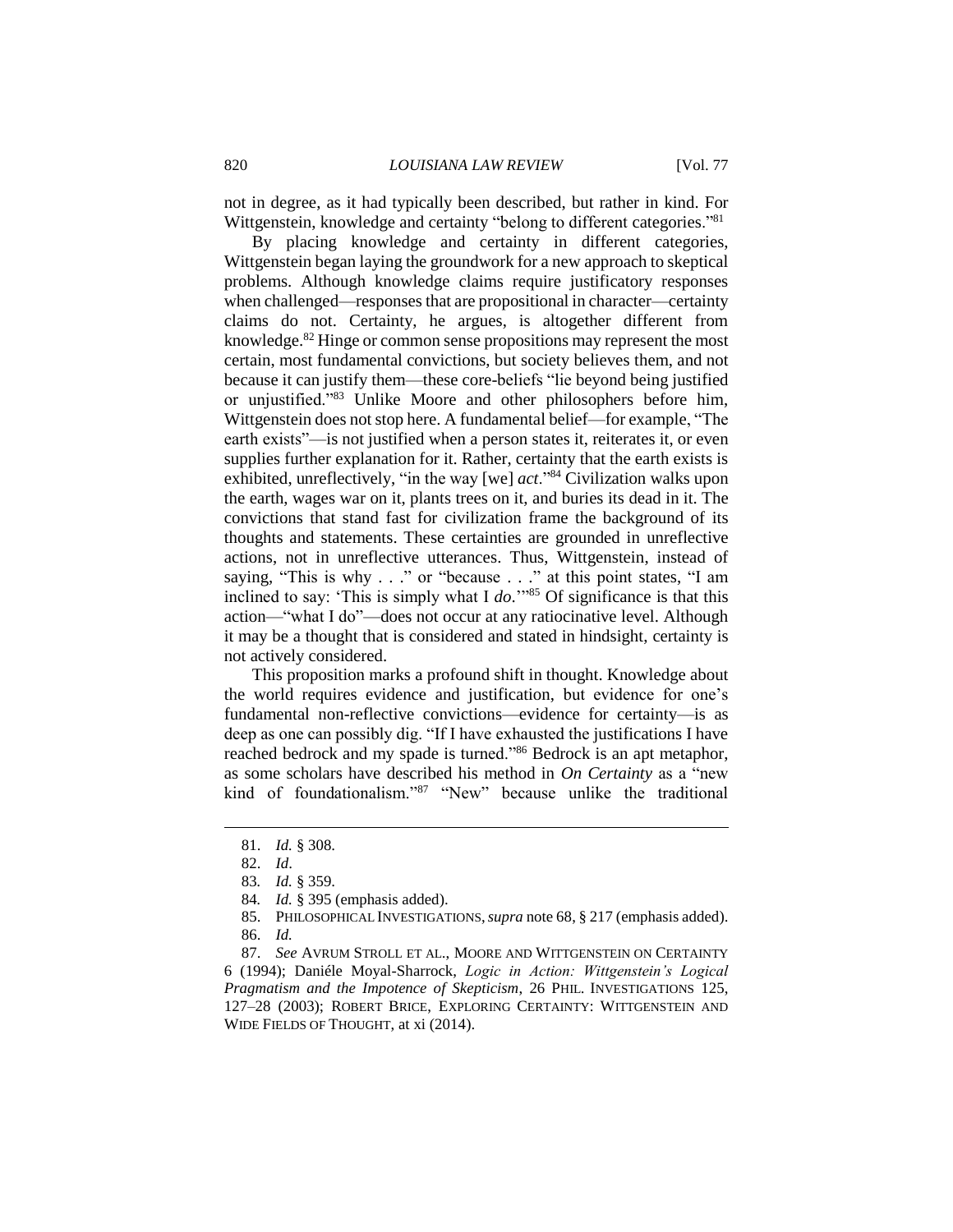propositional foundationalism found in Descartes, Moore, and others, Wittgenstein's foundationalism differs in kind. It is a non-propositional certainty, grounded in unreflective actions.

#### *C. Objections*

Not all scholars agree with this assessment of Wittgenstein. Some, such as A.C. Grayling and Martin Kush, believe among the other items uncovered in *On Certainty*, a form of relativism is present.<sup>88</sup> Grayling, in particular, describes it as "classically strong relativism."<sup>89</sup> Two problems exist, however, with Grayling's evaluation of *On Certainty*: first, he does not accurately define relativism; and second, nowhere in his article does he discuss Wittgenstein's move from propositional certainty to nonpropositional, non-ratiocinated action.

Grayling defines relativism in a highly subjective way:

[T]ruth and knowledge are *not* absolute or invariable, but dependent upon viewpoint, circumstances or historical conditions. What is true for me might not be true for you; what counts as knowledge from one viewpoint might not from another; what is true at one time is false at another.<sup>90</sup>

This account of relativism is problematic. Although knowledge may not be "absolute," that does not mean it is merely subjective or "dependent

<sup>88.</sup> *See* Martin Kusch, *Wittgenstein's On Certainty and Relativism*, *in*  ANALYTIC AND CONTINENTAL PHILOSOPHY: METHODS AND PERSPECTIVES 29 (Harald A. Wiltsche & Sonja Rinofer-Kreidl, eds., 2016), http://www.academia .edu/11693512/Wittgensteins\_On\_Certainty\_and\_Relativism [https://perma.cc /5ANM-2ZQ5]. Kusch says it is "a mistake to count the book as a whole as either relativistic or anti-relativistic." *Id.* at 37. He sees some passages that advocate for relativism and others that do not. *Id.* These statements are true for Grayling as well.

<sup>89.</sup> Grayling actually believes two conflicting themes are present in *On Certainty*: first, a reply to skepticism "of a broadly foundationalist stamp" and second, "classically strong relativism." A.C. GRAYLING, *Wittgenstein on Skepticism and Certainty*, *in* WITTGENSTEIN: A CRITICAL READER 305, 305, 308 (H.J. Glock ed., 2001). Although Grayling asserts these two themes are in conflict, the relativism he finds in *On Certainty* poses a threat to Wittgenstein's reply to foundationalism. Grayling finds this tension so great that he divides his exegesis of *On Certainty* in two. *Id.* at 306–07. He refers to the first theme, the reply to skepticism bearing the stamp of foundationalism, as OC1, and the second theme, relativism, as OC2. *Id.*

<sup>90.</sup> *Id.* at 308.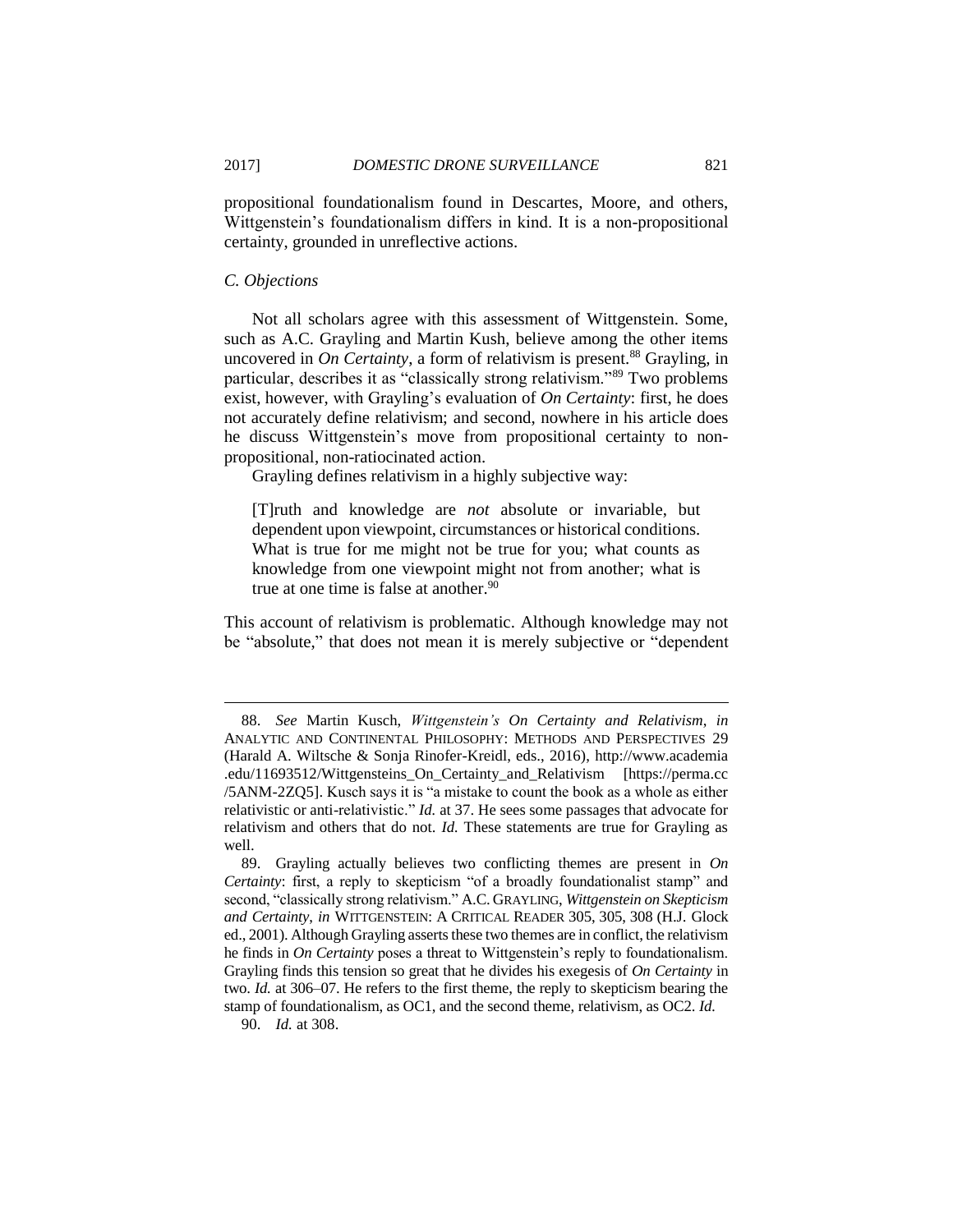upon viewpoint."<sup>91</sup> Knowledge can be both objective and relative.<sup>92</sup> Consider, for instance, a drug that has proven through well-designed, randomized clinical trials to be a highly successful treatment for a particular disease. This knowledge is a matter of objective knowledge. Still, it is relative to existing knowledge and research because in 15 to 20 years, well-designed, randomized clinical trials may show that some newer treatment is still more effective than the drug currently available.

Grayling's definition of relativism stems from a commonly mistaken understanding of antonyms. The antonym of "relative" is "absolute," not "objective."<sup>93</sup> John Rawls, the American moral and political philosopher, once defined this sort of objective knowledge in terms of "provisional . . . fixed points," potentially subject to revision.<sup>94</sup> Knowledge's fallibility, and in some sense relativity, does not mean that knowledge cannot be objective, nor does it mean that society cannot be objectively certain of many different things.<sup>95</sup> The new kind of foundationalism present here occurs when Wittgenstein ties what he calls "hinge propositions" with acting. Grayling overlooks this shift. When formulated explicitly in ordinary language, hinge propositions constitute the most fundamental convictions. Evidence does not support them, according to Wittgenstein nothing more fundamental exists on the basis of which they could be believed.<sup>96</sup> Like hinges fixed on a frame, this special class of propositions must "stand fast" for the door to turn.

#### *D. Wittgenstein's Actional Certainty and Expectations of Privacy*

The epistemic distinction between knowledge and certainty is relevant to the question regarding expectations of privacy over behavior a person knowingly exposes to the public. In keeping with the above interpretation of Wittgenstein, people possess a non-ratiocinated, actional certainty that they are living their lives in private. Citizens know that their daily public movements are exposed to public view in small ways, but they still act with the certainty that their patterns of movement—which Justice Sotomayor and others have noticed express identity and character $97$ —will

<sup>91.</sup> *Id.*

<sup>92.</sup> NELSON GOODMAN, FACT, FICTION, AND FORECAST 65–68 (1955).

<sup>93.</sup> Letter from Dr. Martin Benjamin, Professor Emeritus, Dep't of Philosophy, Mich. State Univ., to Robert Brice (on file with author).

<sup>94.</sup> JOHN RAWLS, A THEORY OF JUSTICE 19 (1971).

<sup>95.</sup> *See* GOODMAN, *supra* note 92.

<sup>96.</sup> ON CERTAINTY, *supra* note 55, § 341.

<sup>97.</sup> *See, e.g.*, United States v. Jones, 132 S. Ct. 945, 956 (2012) (Sotomayor,

J., concurring) ("Awareness that the Government may be watching chills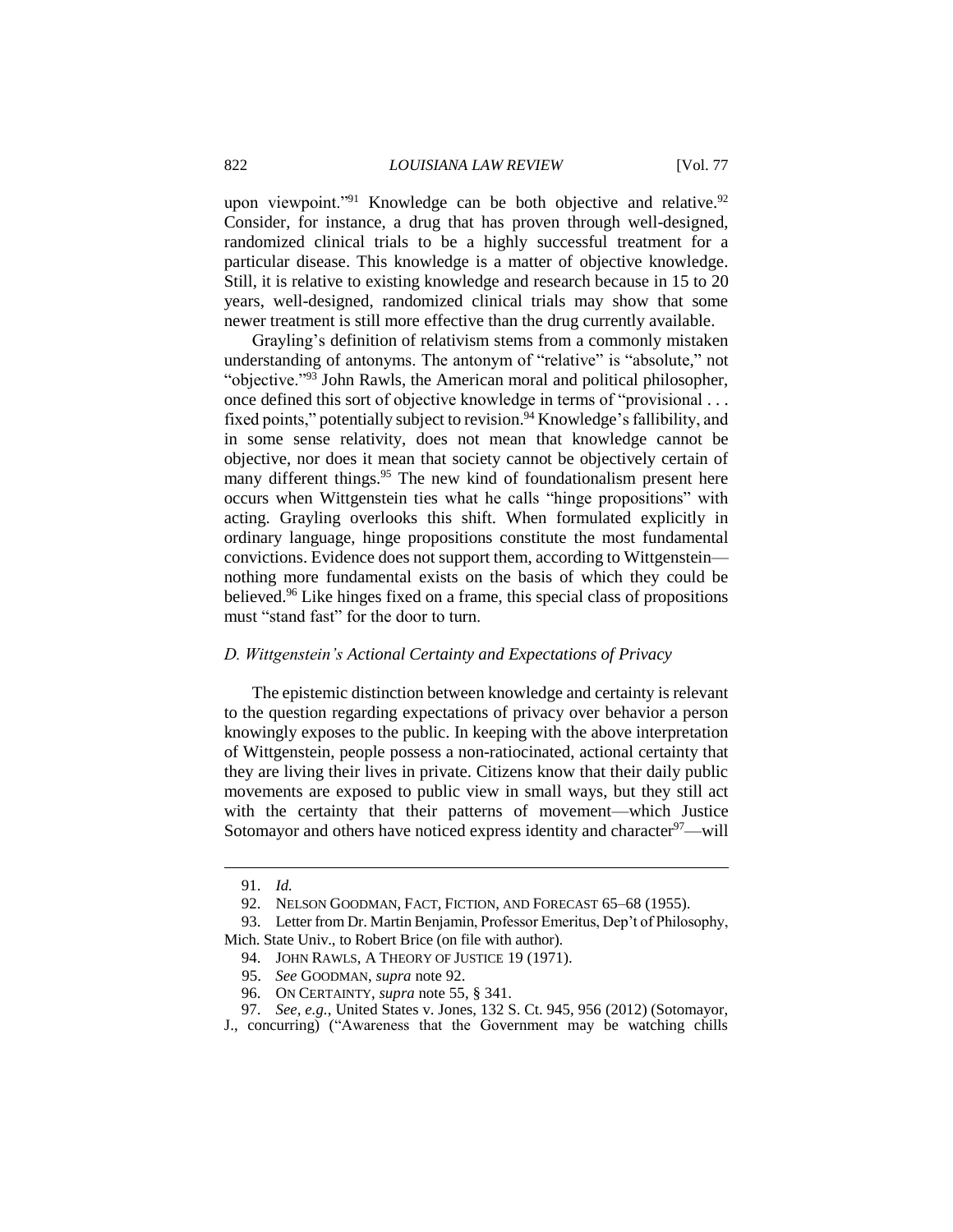be private, that is, not scrutinized or evaluated by the government. As such, a particular public task or snapshot of a behavior or action may be exposed to the public and thus be in "plain view."<sup>98</sup> Taken together, however, a compilation of these snapshots reveals a large part of citizens' lives and identities. Admittedly, these lives are lived within the public community. Even so, citizens assume that their life plans, dreams, affiliations, goals, characters, and identities are private unless they engage in a course of specific, mindful action to place them on display.

For instance, citizens assume local police officials do not know their sexual orientation or religious and political affiliations, unless they have yard signs or bumper stickers or take other mindful action to expose themselves, such as attending law enforcement meetings and discussing one's affiliations. Citizens would be surprised if local law enforcement knew details of their lives. They are certain that these aspects of their lives are private, and they are certain that they will remain private unless or until they make them public with some positive, mindful action. Their certainty is presupposed in their unreflective action of living their lives within their communities. Hence, non-reflective actions exhibit a reasonable expectation of privacy regarding character and identities, even if particular actions, within a particular short timeframe, are not private.

The certainty that details of citizens' lives and identities will remain private seems reasonable given the assumed epistemic limitations of those who live nearby. Citizens would not expect other citizens or governmental actors to learn details of their character and identity without their knowledge based upon everyday public interactions or observations of particular behavior. Only those with whom citizens have repeated close contact are likely to learn about their private lives, and by having repeated contact, citizens mindfully choose to expose certain aspects of themselves. For example, a co-worker will know another's professional skills; a dry cleaner will know clothing preferences; and a grocer may learn eating preferences. Citizens choose to interact regularly with these people, knowing that they are exposing certain aspects of their lives to them. Citizens would not expect their dry cleaners, however, to know their eating preferences. Citizens would also not expect governmental actors, whom they have not chosen to interact with, to know their character and identity.

associational and expressive freedoms. And the Government's unrestrained power to assemble data that reveal private aspects of identity is susceptible to abuse."); People v. Weaver, 909 N.E.2d 1195, 1199–200 (2009) ("What the technology yields and records with breathtaking quality and quantity is a highly detailed profile, not simply of where we go, but by easy inference, of our associations—political, religious, amicable and amorous, to name only a few and of the pattern of our professional and avocational pursuits.").

<sup>98.</sup> Coolidge v. N.H., 403 U.S. 443 (1971).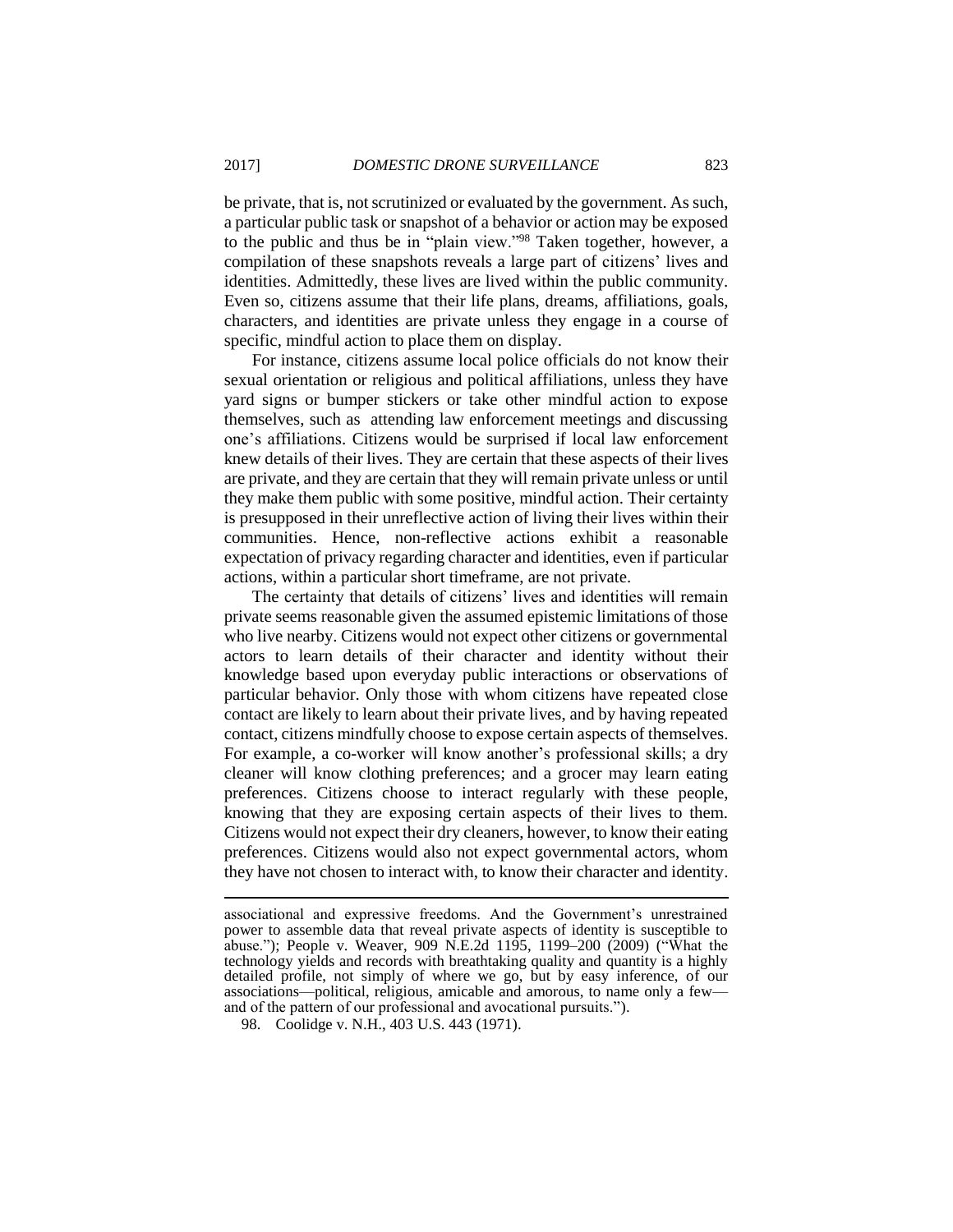#### 824 *LOUISIANA LAW REVIEW* [Vol. 77

To see how closely tied actional certainty is to a person's expectation of privacy, assume for a moment that a person's life plans, goals, and other personal aspects are not private. This public nature would have an effect on a person's actions. If citizens no longer had an expectation of privacy with regard to affiliations, preferences, and identity when acting in public—that is, if citizens thought their actions might be monitored, surveilled, recorded, and analyzed—citizens would not likely perform their daily actions in the same manner they would perform them had they possessed this expectation. Perhaps citizens would with a few of their actions, but certainly not all of them. Actions would very likely be altered, in some cases even dramatically.<sup>99</sup> Persons act with an unreflective certainty that they are living their lives in private. This expectation is not only a reasonable one to infer, but a necessary one—and it is necessarily tied to unreflective actions.

#### III. THE FOURTH AMENDMENT: A WITTGENSTEINIAN APPROACH

Following the argument discussed in Part II.D, citizens possess a nonratiocinated, actional certainty that they are living the whole of lives in private, free from government observance. While a particular public action may be exposed to the public, and thus may be considered in "plain view," a compilation of these snapshots reveals a large part of citizens' lives and identities about which citizens have expectations of privacy. This actional certainty helps inform the analysis regarding citizens' privacy and the use of drones.

#### *A. Reasonable Expectation of Privacy and Actional Certainty*

In general, law enforcement has a duty to obtain a warrant before installing a surveillance device on a private citizen's property.<sup>100</sup> In *U.S. v. Jones*, five of the Justices held that by attaching a GPS to the defendant's vehicle, the government physically intruded upon private property.<sup>101</sup> The Court dismissed the government's argument that Jones had no reasonable

<sup>99.</sup> This example is not simply a hypothetical; a body of evidence supports this proposition. *See* Arthur Beaman et al., *Self-Awareness and Transgression in Children: Two Field Studies*, 37 J. PERSONALITY & SOC. PSYCHOL. 1835, 1835–46 (1979). *See generally* Daniel Nettle et al., '*Cycle Thieves, We Are Watching You': Impact of a Simple Signage Intervention against Bicycle Theft*, PLOS ONE, Dec. 2012, at 1, DOI:10.1371/pone.0051738, http://journals.plos.org/plosone/article ?id=10.1371/journal.pone.0051738 [https://perma.cc/9QBL-2Q9C].

<sup>100.</sup> United States v. Karo, 468 U.S. 705 (1984).

<sup>101.</sup> *Jones*, 132 S. Ct. at 949.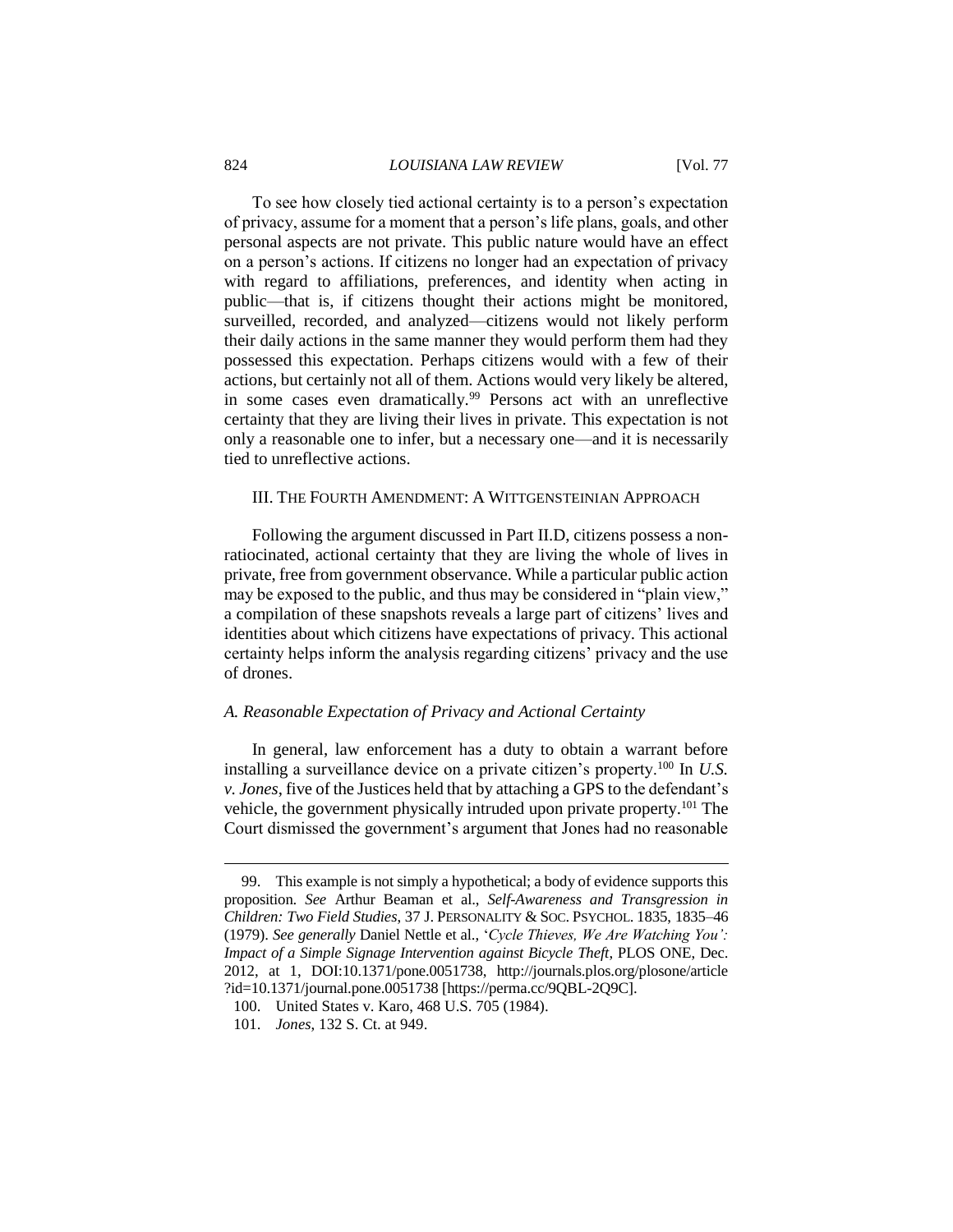expectation of privacy on a public street and stated that it must protect privacy at least to the degree in which it existed at the time of the adoption of the Fourth Amendment.<sup>102</sup> Justice Sotomayor joined the majority, but also wrote separately to express that under a *Katz* analysis, long-term electronic surveillance would violate a reasonable expectation of privacy.<sup>103</sup> Sotomayor argued that the majority opinion, which focused on the government's placing of the GPS system on the defendant's car as a physical trespass, provided little guidance in cases in which the government can monitor movements without a physical invasion.<sup>104</sup> Justice Sotomayor argued that short-term remote surveillance may also qualify as a constitutional violation in some circumstances.<sup>105</sup> New technologies are capable of painting a detailed picture of one's personal life and are not subjected to the same limitations as traditional forms of surveillance.<sup>106</sup> Additionally, these newer technologies are cheap to purchase and implement.<sup>107</sup> Sotomayor quoted the New York appellate court opinion in *People v. Weaver*<sup>108</sup> at length:

Disclosed in [GPS] data . . . will be trips the indisputably private nature of which takes little imagination to conjure: trips to the psychiatrist, the plastic surgeon, the abortion clinic, the AIDS treatment center, the strip club, the criminal defense attorney, the by-the-hour motel, the union meeting, the mosque, synagogue or church, the gay bar, and on and on.<sup>109</sup>

Sotomayor noted that "[a]wareness that the Government may be watching chills associational and expressive freedoms. And the Government's unrestrained power to assemble data that reveal private aspects of identity is susceptible to abuse."<sup>110</sup> Sotomayor made clear that citizens may not reasonably expect their movements to be recorded and aggregated such that details of their associations and identity would be revealed.<sup>111</sup> More specifically, she indicated that it might be time to reconsider the notion that an individual has no reasonable expectation of

<sup>102.</sup> Hofhenke, *supra* note 39, at 8–9.

<sup>103.</sup> *Jones*, 132 S. Ct. at 955 (Sotomayor, J., concurring).

<sup>104.</sup> *Id.* 

<sup>105.</sup> *Id.* 

<sup>106.</sup> *Id*.

<sup>107.</sup> *Id*.

<sup>108.</sup> 909 N.E.2d 1195 (2009).

<sup>109.</sup> *Jones*, 123 S. Ct. at 955 (citing *Weaver*, 909 N.E.2d at 1199).

<sup>110.</sup> *Id.* at 956.

<sup>111.</sup> *Id.*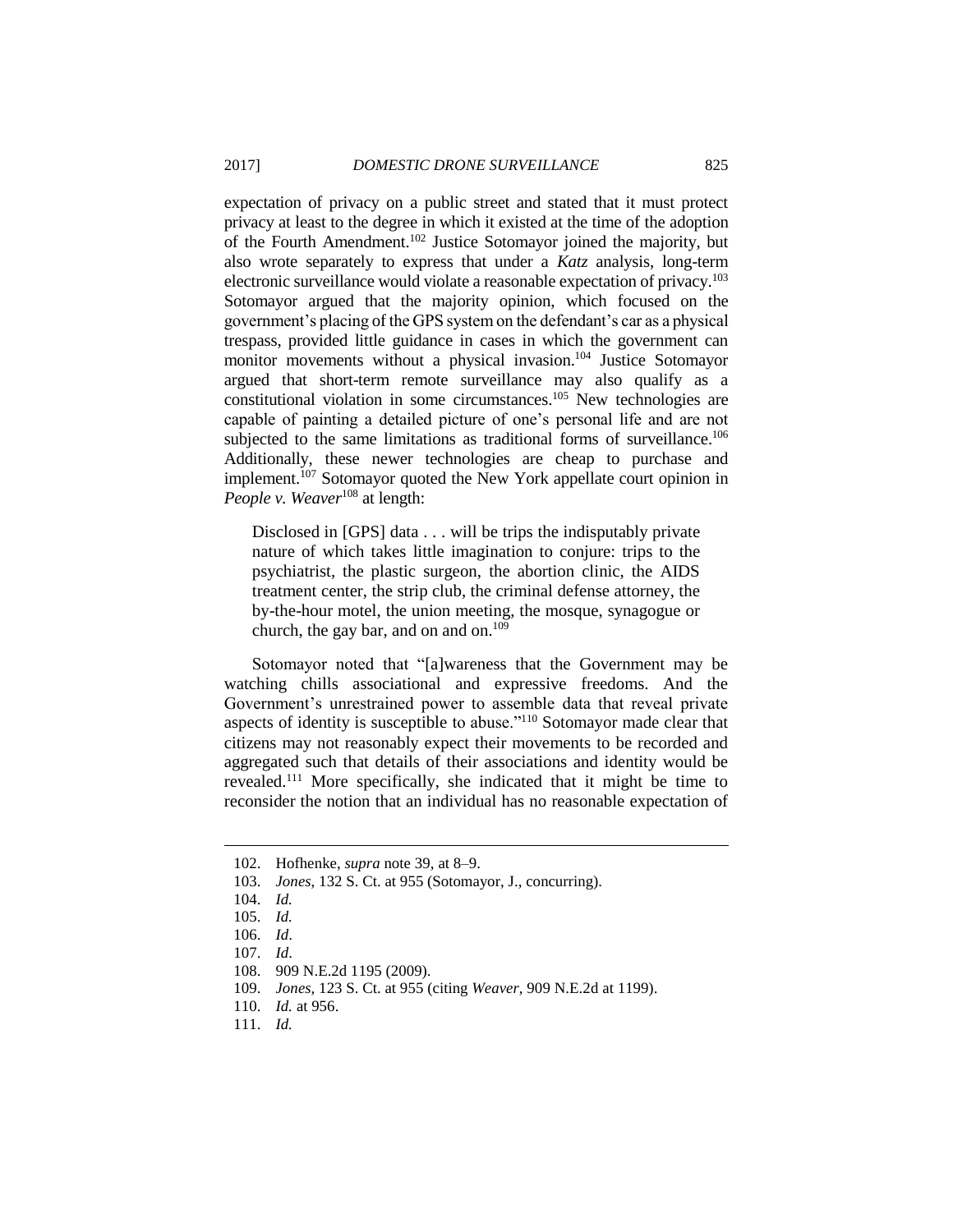privacy in information that is voluntarily disclosed to a third party.<sup>112</sup> In the digital age, possession of a cell phone often means that the details of every movement are disclosed to a third party.<sup>113</sup> It might be time, Sotomayor says, to stop treating "secrecy as a prerequisite for privacy."<sup>114</sup>

Sotomayor's view fits nicely under the Wittgensteinian approach. Citizens' lives are lived in public spaces within a publicly observable community. Citizens, however, mindfully expose certain moments of their lives to the public, and certain aspects of their lives to certain persons based upon a chosen relationship with them. Nonetheless, citizens act with the certainty that their patterns of behavior are, in fact, private—not dissected or assessed by the government. Indeed, that certainty is presupposed in their unreflective action, which exhibits a reasonable expectation of privacy.

Of interest is that in another *Jones* concurring opinion, Justice Alito indicated that the level of crime might determine the reasonableness of advanced technology monitoring.<sup>115</sup> Alito claimed that the placement of the GPS on the defendant's car did not itself constitute a search under the Fourth Amendment.<sup>116</sup> Alito argued that the Court ought not to have focused on "technical trespass" and instead should have used a *Katz* expectation of privacy test, even though "judges are apt to confuse their own expectations of privacy with those of the hypothetical reasonable person to which the *Katz* test looks."<sup>117</sup> Alito also indicated that what society expects to be reasonable may shift as technology advances<sup>118</sup>: "[u]nder this approach, relatively short-term monitoring of a person's movements on public streets accords with expectations of privacy that our society has recognized as reasonable."<sup>119</sup> Longer-term GPS monitoring, however, in investigations of most offenses—presumably, lesser offenses—impinges upon expectations of privacy.<sup>120</sup>

Justice Alito's allusion that the type of crime being investigated might impact the reasonableness of privacy expectations is alarming. As one legal scholar noted, "Justice Alito's 'level of crime' argument is offputting mainly because this is not how the Fourth Amendment normally operates; individuals either have a reasonable expectation of privacy,

<sup>112.</sup> *Id.* at 957.

<sup>113.</sup> *Id*.

<sup>114.</sup> *Id.*

<sup>115.</sup> *Id.* at 958 (Alito, J., concurring).

<sup>116.</sup> *Id*.

<sup>117.</sup> *Id.* at 962 (majority opinion).

<sup>118.</sup> *Id*.

<sup>119.</sup> *Id.* at 960.

<sup>120.</sup> *Id*. at 964.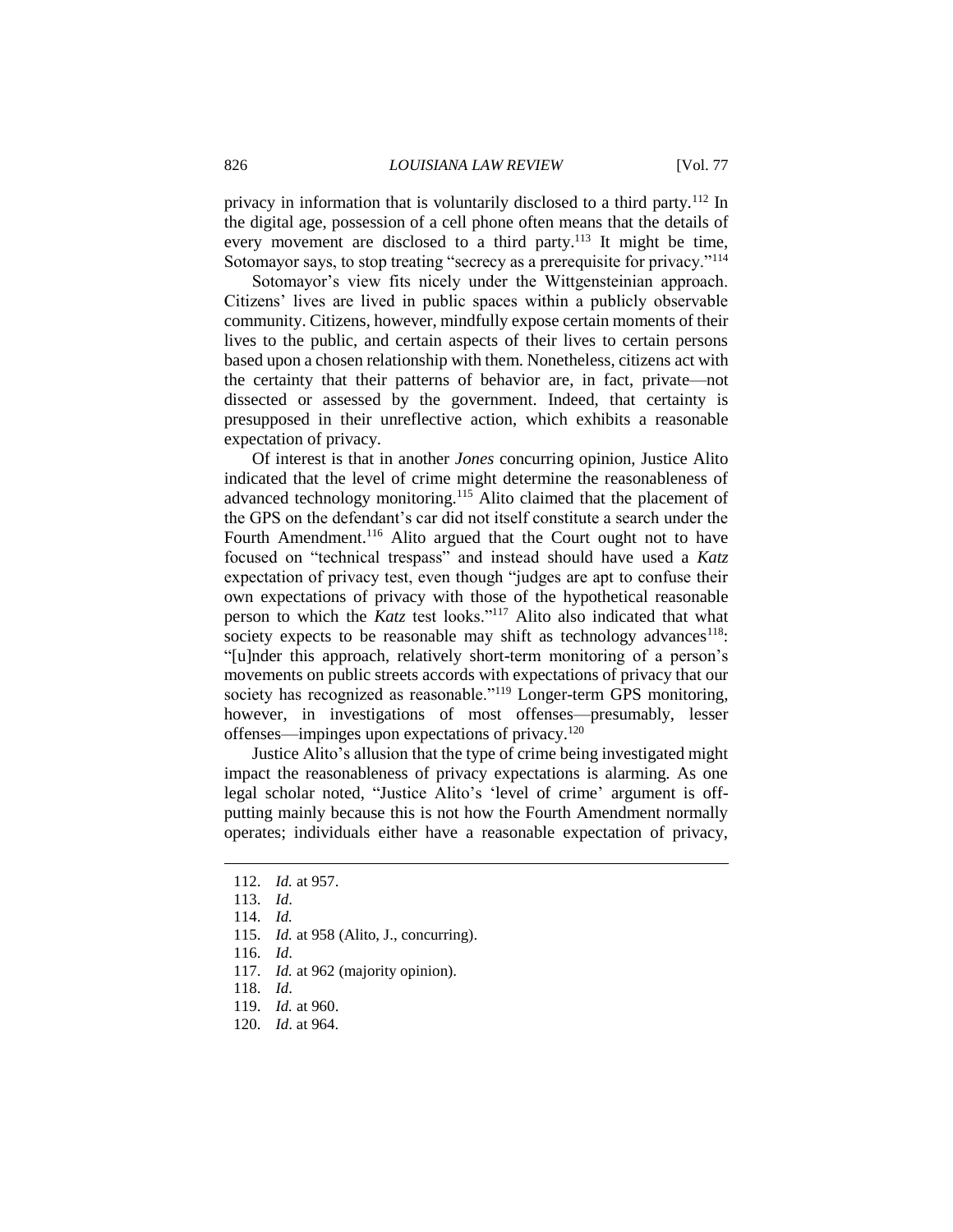based on the circumstances, or they do not."<sup>121</sup> This Article concurs: persons have actional certainty of privacy regardless of the criminal harm they may cause. In sum, Justice Alito's claim would not fit well under the Wittgensteinian approach because persons have an expectation of privacy that is borne out in their unreflective actions. "Reasonableness" here is neither variable, nor is it provisionally fixed based upon assessments such as severity of crime. Reasonableness is located in what Wittgenstein calls the bedrock, and it is reflected in the certainty of non-propositional, nonratiocinated actions.<sup>122</sup>

#### *B. The Mosaic Theory of the Fourth Amendment*

Justice Sotomayor invoked what is called the "mosaic theory"<sup>123</sup> in her *Jones* concurrence, and this theory is also reflected in Chief Justice Roberts's analysis in *Riley v. California*. <sup>124</sup> Under the mosaic theory of the Fourth Amendment, searches can be analyzed as a collective sequence of steps rather than as individual steps.<sup>125</sup> This theory may serve to explain the reasonableness of expectations of privacy with regard to continuous monitoring and the aggregation of data relating to an individual's life, as drones are designed to do. "Drone surveillance that tracks an individual's movements for hours, days, or weeks may qualify as an unreasonable search absent a warrant. . . . The biggest challenge with the mosaic theory is its lack of clarity as to what the threshold amount of surveillance is before the Fourth Amendment kicks in."<sup>126</sup> In *Jones*, both concurrences agreed that 28 days was too long, but declined to set out a specific timeline or cut-off point. $127$ 

The mosaic approach recognizes the actional certainty with which citizens live their lives. This approach rejects applying the plain-view

<sup>121.</sup> Hofhenke, *supra* note 39, at 17.

<sup>122.</sup> ON CERTAINTY, *supra* note 55, § 217.

<sup>123.</sup> The "mosaic theory" label was first used by legal scholar Orin Kerr in a blog post. *See* Orin Kerr, *D.C. Circuit Introduces "Mosaic Theory" of Fourth Amendment*, VOLOKH CONSPIRACY (Aug. 6, 2010, 2:46 PM), http://volokh.com/2010/08/06/d-ccircuit-introduces-mosaic-theory-of-fourth-amendment-holds-gps-monitoring-afourth-amendment-search/ [https://perma.cc/JZ62-J9C7].

<sup>124.</sup> 134 S. Ct. 2473 (2014). In *Riley*, the Court ruled that law enforcement generally may not, without a warrant, search digital information on a cell phone seized from an individual who has been arrested. *See id.* at 2485.

<sup>125.</sup> *See generally* Orin S. Kerr, *The Mosaic Theory of the Fourth Amendment*, 111 MICH. L. REV. 311 (2012).

<sup>126.</sup> Hofhenke, *supra* note 39, at 18.

<sup>127.</sup> United States v. Jones, 132 S. Ct. 945, 955 (2012) (Sotomayor, J., concurring).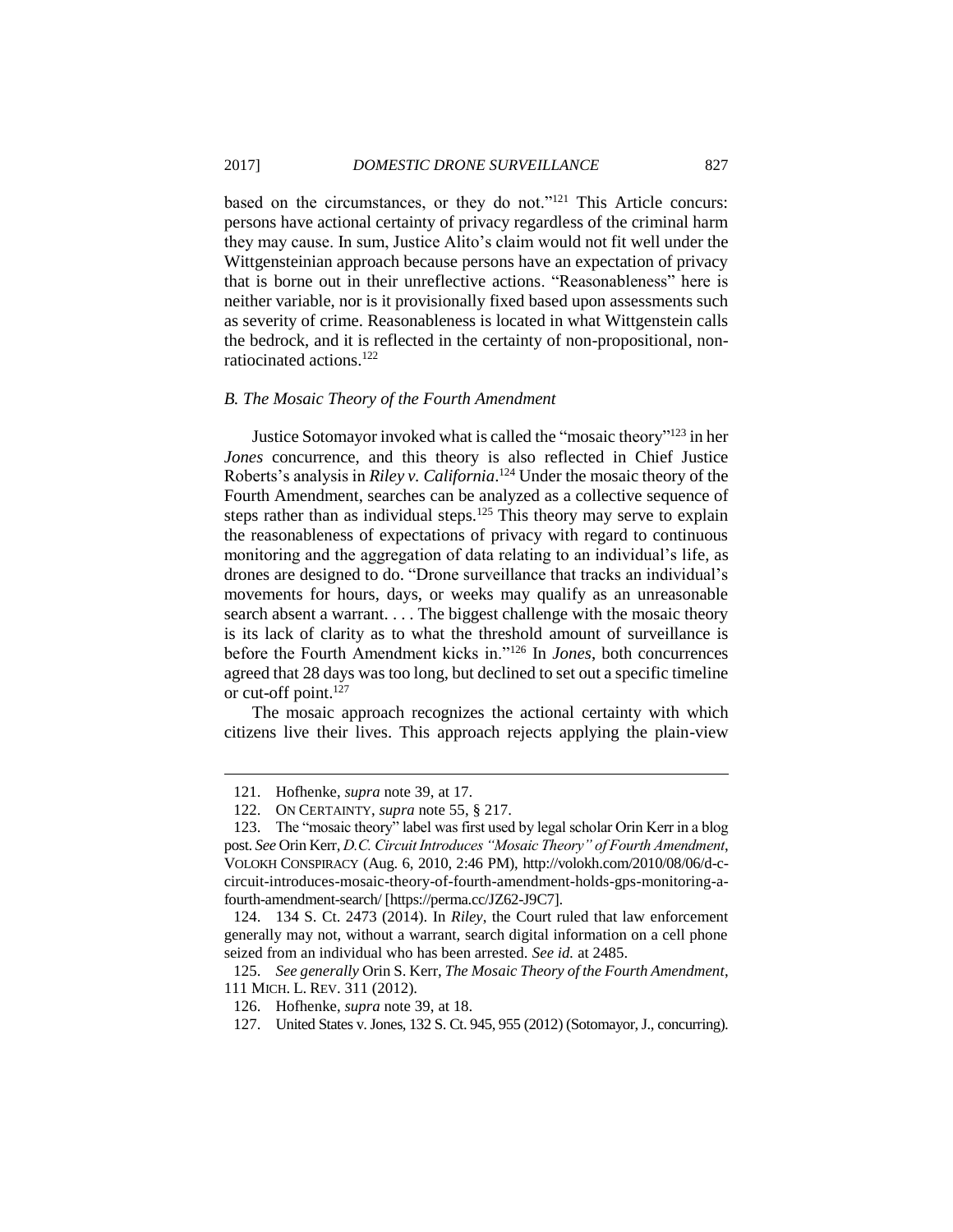doctrine, which might be reasonably applied when a police officer sees clear, decisive steps taken toward commission of a criminal offense actions that would ground probable cause—but that should not be used to justify long-term surveillance without a warrant. The mosaic approach may be used to support the conclusion that law enforcement must use a warrant every time they deploy a drone. Under the assumption that drone surveillance by law enforcement violates a citizen's reasonable expectation of privacy, probable cause should have to be demonstrated in every case in which a drone was used.<sup>128</sup>

Legal scholar Orin Kerr, however, has argued that courts abandoning a sequential approach to the Fourth Amendment in favor of a mosaic approach is a mistake.<sup>129</sup> Before recent cases that seem to apply the mosaic theory, courts looked at sequences of snapshots of governmental action and assessed it in isolation.<sup>130</sup> Because the mosaic theory rejects the "building block of the sequential approach," Kerr argued, the theory would be difficult to administer.<sup>131</sup> Kerr worried about what specific standard would be developed by the courts under a mosaic analysis; how law enforcement conduct would be grouped into a cohesive whole; and how courts would determine if a mosaic search was reasonable.<sup>132</sup>

Kerr claims three different approaches to determining society's reasonable expectation of privacy have emerged from the mosaic cases.<sup>133</sup> Justice Alito's standard focused on societal expectations about law enforcement practices.<sup>134</sup> Justice Sotomayor, on the other hand, argued that a search occurs when the government can learn details about a person's personal life "at will."<sup>135</sup> Justice Ginsberg focused on whether the government learned more than a stranger could have observed.<sup>136</sup> Justice Sotomayor's argument goes further than Kerr's interpretation, however. In *People v. Weaver*, Justice Sotomayor indicated that a society's reasonable expectation of privacy—even under the most charitable interpretations of "reasonable"—has been violated given the wealth of information that can be extracted from a GPS device.<sup>137</sup> This Article

<sup>128.</sup> *See* Hofhenke, *supra* note 39 (concluding that use of drone surveillance ought to always require a warrant).

<sup>129.</sup> Kerr, *supra* note 125, at 344.

<sup>130.</sup> *Id*. at 315.

<sup>131.</sup> *Id*.

<sup>132.</sup> *Id.* at 329.

<sup>133.</sup> *Id*. at 330.

<sup>134.</sup> *Id*.

<sup>135.</sup> *Id*.

<sup>136.</sup> *Id*. at 331.

<sup>137.</sup> 909 N.E.2d 1195 (2009).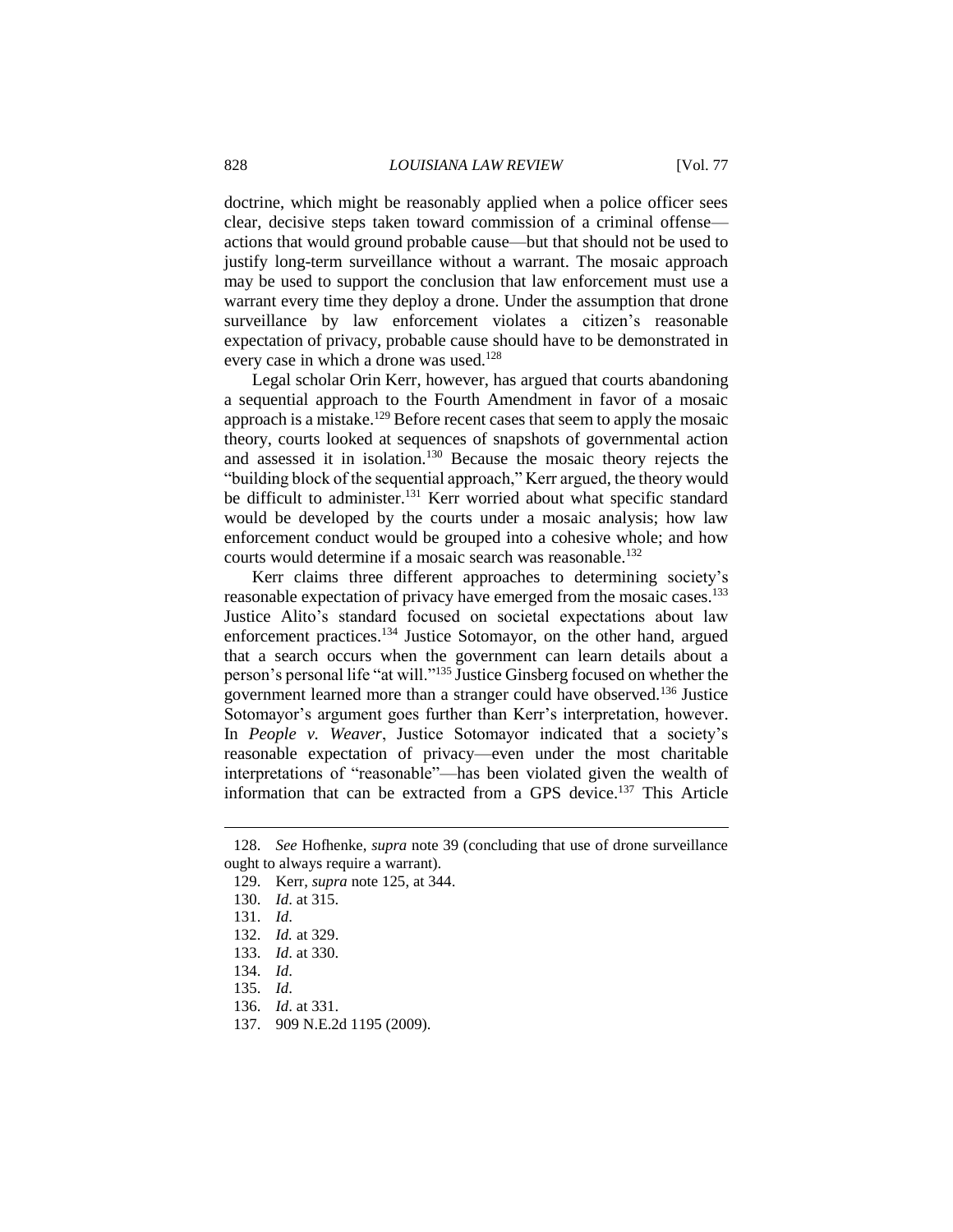proposes that the Court continue to use the reasonable expectation of privacy standard in cases in which the mosaic theory is applied; the standard would simply be applied to continuous monitoring instead of specific instances of monitoring.

Kerr worried which sort of government action would constitute a search under the mosaic theory.<sup>138</sup> Designation of law enforcement action as a search based upon physical trespass is certainly easier. The Court already indicated its willingness, however, to turn away from trespassbased searches when necessary and focus on reasonable expectations of privacy in *Katz*. <sup>139</sup> The *Katz* test should be used in cases involving drone surveillance by law enforcement. Given the current state of technology and law enforcement practices, the question is whether citizens would reasonably expect to be subject to continuous surveillance of their movements, when this surveillance is evaluated by computer software looking for patterns of behavior that might indicate criminal activity. The expectation should not depend simply on what individual behaviors a person attempted to keep private, as Sotomayor suggested, but also on whether citizens reasonably expect their patterns of behavior, possibly even discerned by a computer program, to be private.

Assessing society's reasonable expectation of privacy might best be accomplished when observed within a point of contrast between that which persons knowingly expose to the public—to which they have no reasonable expectation of privacy—and the non-ratiocinated, actional certainty that persons have that they are living their lives in private—out of sight from government eyes.<sup>140</sup> Citizens know that while their particular public movements are observable and in "plain view," they nonetheless act with the unreflective certainty that the government is not compiling and assessing these particular movements to observe certain "patterns of behavior."<sup>141</sup> A compilation of these snapshots reveals a large and detailed

<sup>138.</sup> Kerr, *supra* note 125, at 332.

<sup>139.</sup> *See generally* Katz v. United States, 389 U.S. 347 (1967).

<sup>140.</sup> *See* discussion *supra* Part III.

<sup>141.</sup> *See* United States v. Jones, 132 S. Ct. 945, 956 (2012) (Sotomayor, J., concurring) ("The net result is that GPS monitoring—by making available at a relatively low cost such a substantial quantum of intimate information about any person whom the Government, in its unfettered discretion, chooses to track—may 'alter the relationship between citizen and government in a way that is inimical to democratic society.' I would take these attributes of GPS monitoring into account when considering the existence of a reasonable societal expectation of privacy in the sum of one's public movements. I would ask whether people reasonably expect that their movements will be recorded and aggregated in a manner that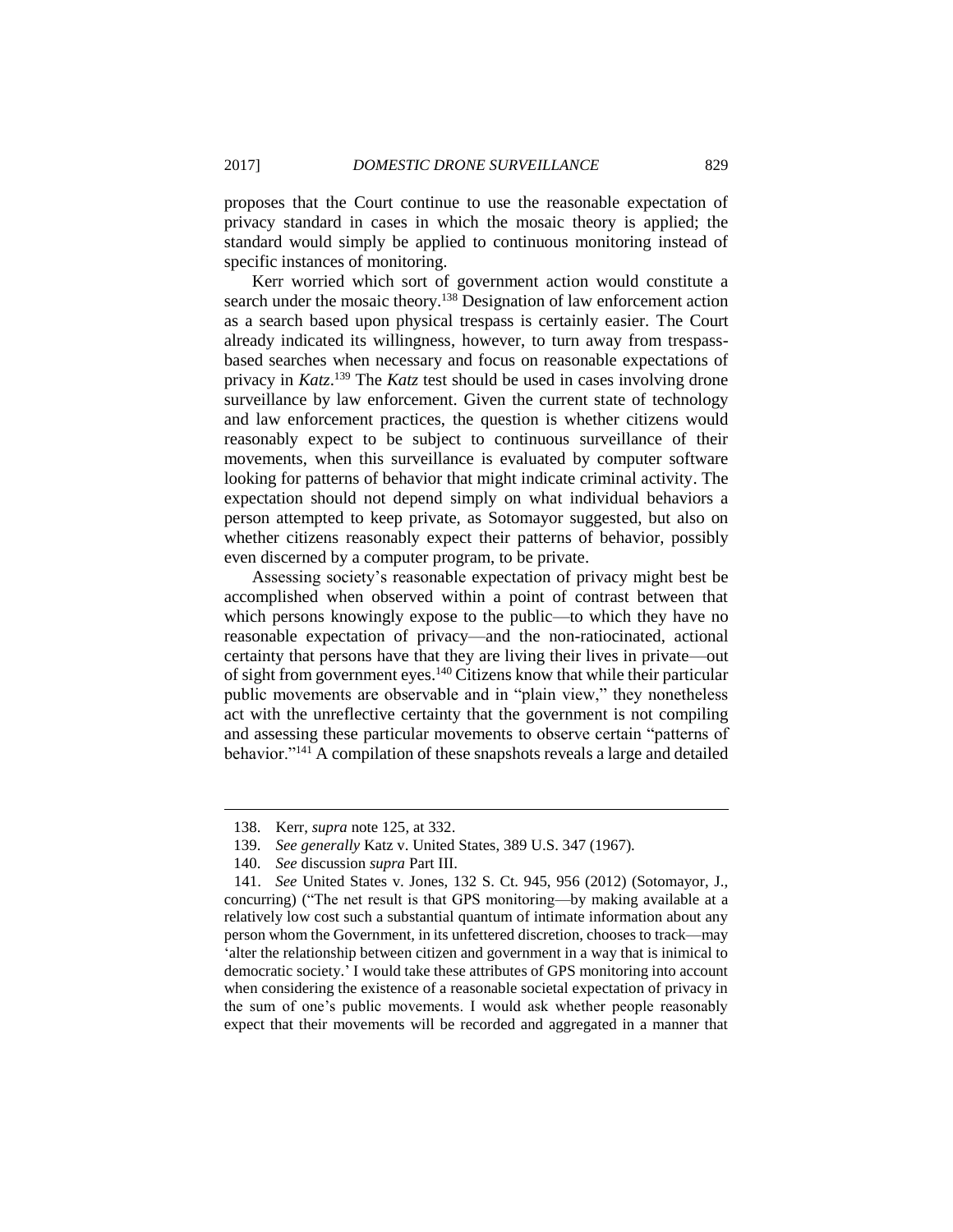part of citizens' lives: their characters, identities, and affiliations. Through their unreflective actions, citizens clearly exhibit a reasonable expectation that these aspects of their lives will remain private.

Finally, Kerr worried about how long and how in-depth surveillance must be to constitute a search.<sup>142</sup> These factors, however, must be determined by the courts as cases arise. Of the nine Supreme Court Justices, five indicated in *Jones* that 28 days of GPS surveillance, even in absence of a physical trespass, constituted a search.<sup>143</sup> This holding alone, however, might be insufficient to indicate to law enforcement that they cannot deploy drones for continuous monitoring of patterns of behavior. If law enforcement is interested primarily in a specific citizen's patterns of behavior, they ought to have probable cause already to perform drone surveillance on that citizen.

#### **CONCLUSION**

Even what a person exposes to the public may warrant an expectation of privacy, especially when taken as a collective whole. This expectation is demonstrated in the certainty of his unreflective actions.<sup>144</sup> That is to say, it is reasonable to assume that people have an expectation of privacy with regard to the details of their lives and identities because this expectation is borne out in their unreflective actions. "Reasonableness" is located in what Wittgenstein calls the "bedrock," and it is one among many of society's core, unreflective convictions that contribute to society's epistemic foundation.<sup>145</sup> Seeing this principle in action is not difficult. Assume that because of government surveillance, anything that could be deduced from public actions, including life plans, goals, and other details, were not private. Consider what effect this lack of privacy would have on citizens' actions—especially those who felt their preferences or identities were not the preferences and identities favored by the government, or those who were worried the government might be biased against them in the future. If citizens no longer had an expectation of privacy, they may not perform their daily actions in the same way they would perform them had they possessed this expectation. They act with the unreflective certainty that they are living their lives in private. Such an expectation is reasonable and, by virtue of our unreflective actions, necessary.

enables the Government to ascertain, more or less at will, their political and religious beliefs, sexual habits, and so on.").

<sup>142.</sup> Kerr, *supra* note 125, at 333.

<sup>143.</sup> *Jones*, 132 S. Ct. at 949.

<sup>144.</sup> *Supra* Part III.

<sup>145.</sup> *See* PHILOSOPHICAL INVESTIGATIONS, *supra* note 68, § 217.